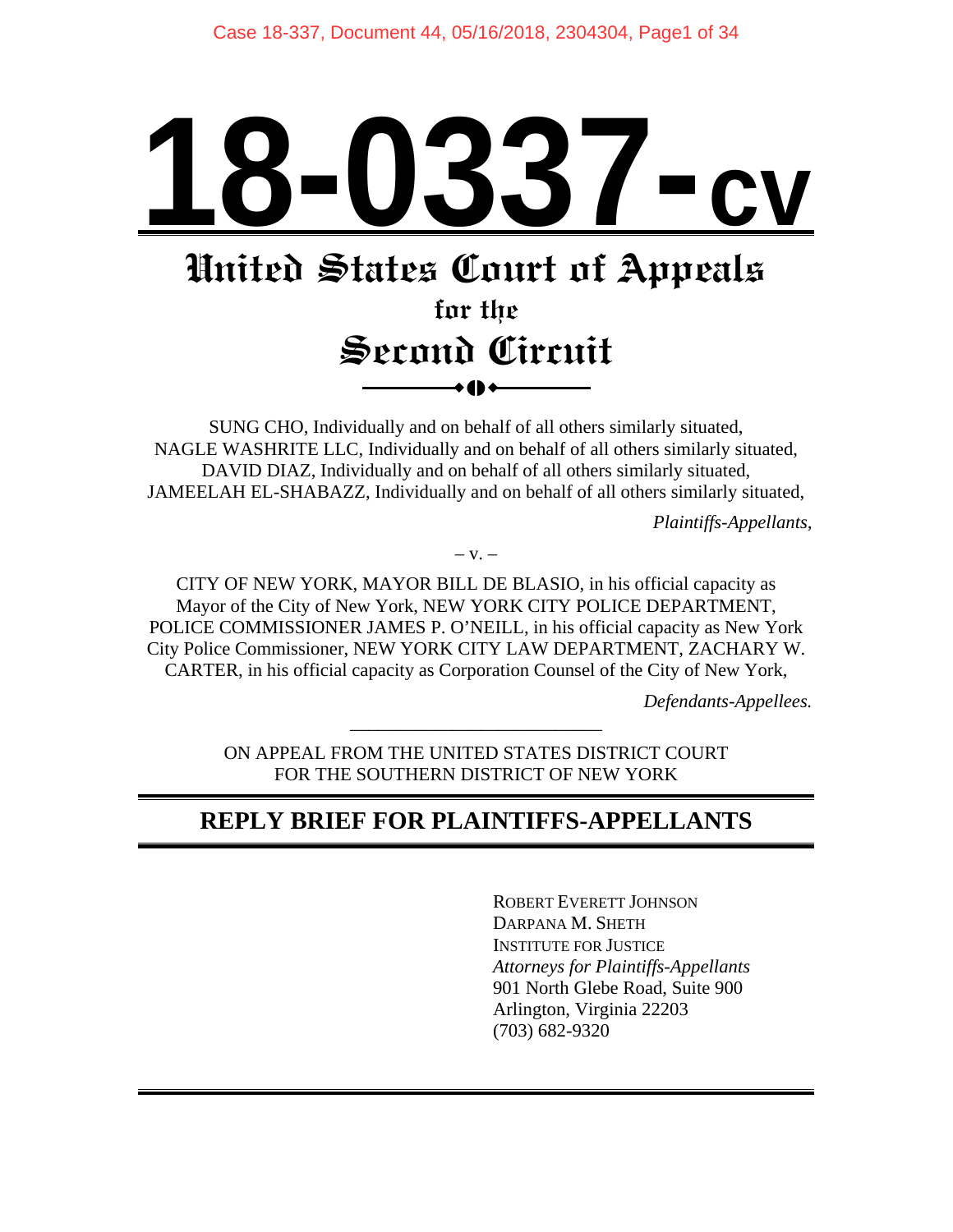# **TABLE OF CONTENTS**

# **Page**

| $\mathbf{I}$ . |                                                                    | This Case Does Not Implicate Rooker-Feldman's Basic Rationale 3  |  |
|----------------|--------------------------------------------------------------------|------------------------------------------------------------------|--|
| $\prod$ .      | This Case Does Not Meet The Second Circuit's Test For Application  |                                                                  |  |
|                | A. Plaintiffs' Injuries Were Caused By The City, Not By The State- |                                                                  |  |
|                |                                                                    | Plaintiffs' Complaint Is Targeted At The City's Conduct,<br>i.   |  |
|                |                                                                    | ii. The City's Conduct Cannot Be Conflated With The Later        |  |
|                |                                                                    |                                                                  |  |
|                |                                                                    | A "State-Court Loser" Is A Plaintiff Who Was In A Position<br>Ť. |  |
|                |                                                                    |                                                                  |  |
|                |                                                                    | C. Plaintiffs Are Not Seeking Review And Rejection Of A State-   |  |
|                |                                                                    |                                                                  |  |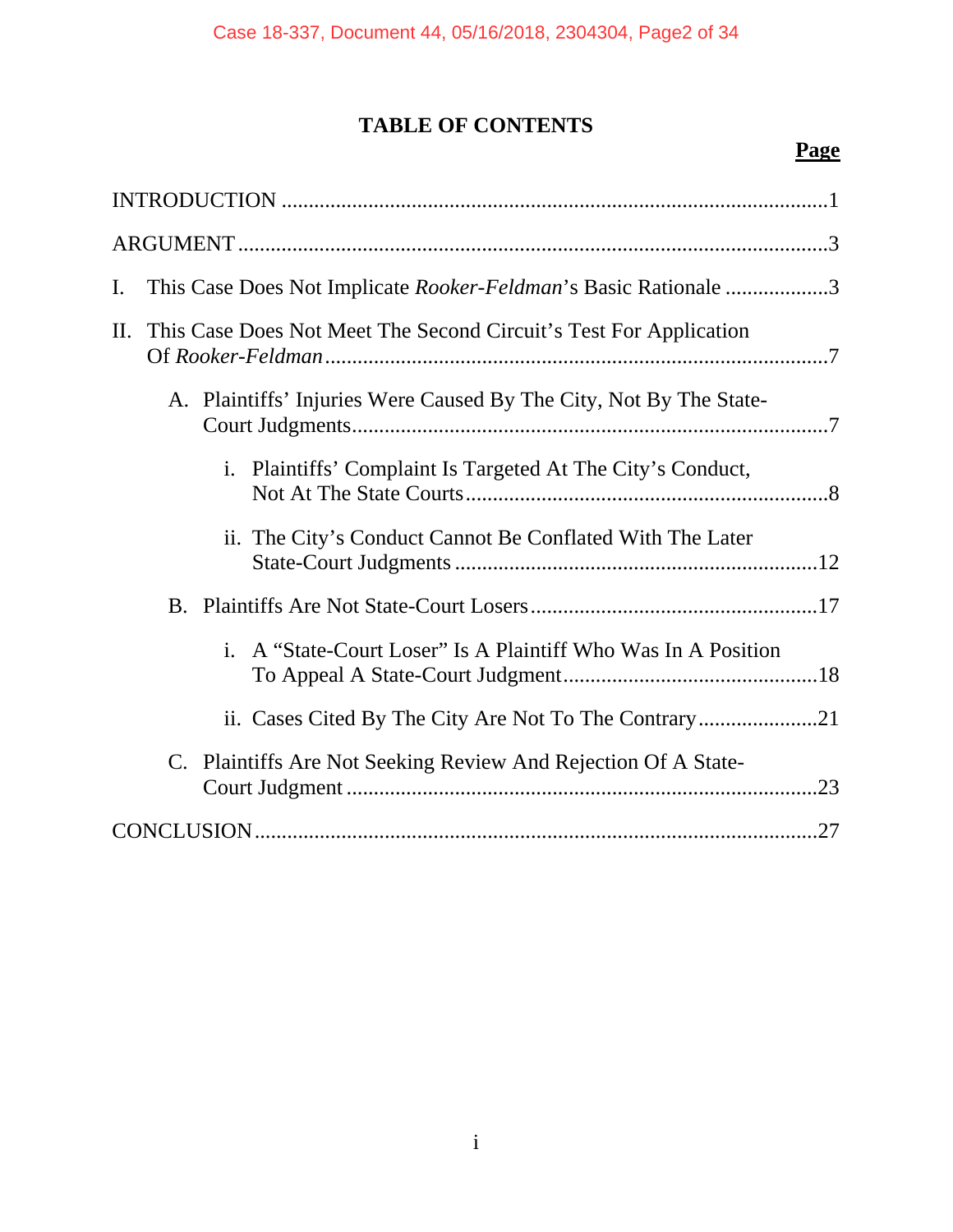# **TABLE OF AUTHORITIES**

| <b>Cases</b><br>Page(s)                                                                           |
|---------------------------------------------------------------------------------------------------|
| 37-01 31st Ave. Realty Corp. v. Safed,                                                            |
| Amato v. City of Saratoga Springs,                                                                |
| Arnett v. Arnett,<br>No. 13-cv-1121, 2014 WL 2573291 (D. Utah June 9, 2014)11, 12                 |
| Bryant v. Carty,                                                                                  |
| Capela v. J.G. Wentworth, LLC,<br>No. 09-cv-882, 2009 WL 3128003 (E.D.N.Y. Sept. 24, 2009) 11, 12 |
| City of Oceanside v. AELD, LLC,                                                                   |
| Dretke v. Haley,                                                                                  |
| Exxon Mobil Corp. v. Saudi Basic Indus. Corp.,                                                    |
| Fox Ridge Motor Inn, Inc. v. Town of Se.,                                                         |
| Fraccola v. Grow,                                                                                 |
| Friedman v. Self Help Cmty. Servs. Inc.,                                                          |
| Gabriele v. Am. Home Mortg. Servicing, Inc.,                                                      |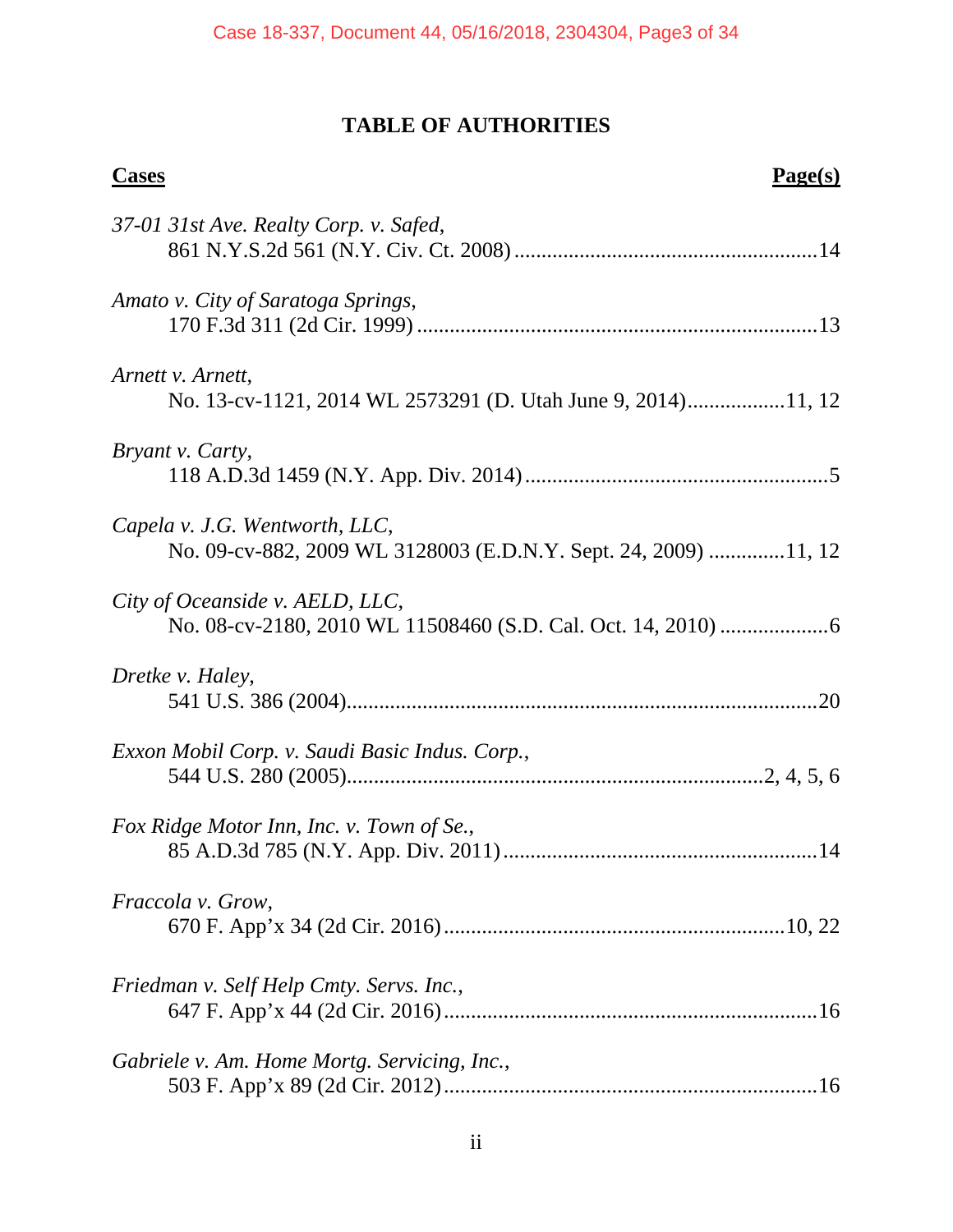| Green v. City of New York,                   |
|----------------------------------------------|
| Green v. Mattingly,                          |
| Hege v. Aegon USA, LLC,                      |
| Hoblock v. Albany Cty. Bd. of Elections,     |
| In re Chinin USA, Inc.,                      |
| Iqbal v. Patel,                              |
| Jazilek v. Abart Holdings,                   |
| Johnson v. De Grandy,                        |
| Johnson v. Orr,                              |
| King v. State Edu. Dep't,                    |
| Koontz v. St. Johns River Water Mgmt. Dist., |
| Kremer v. Chem. Constr. Corp.,               |
| Lance v. Dennis,                             |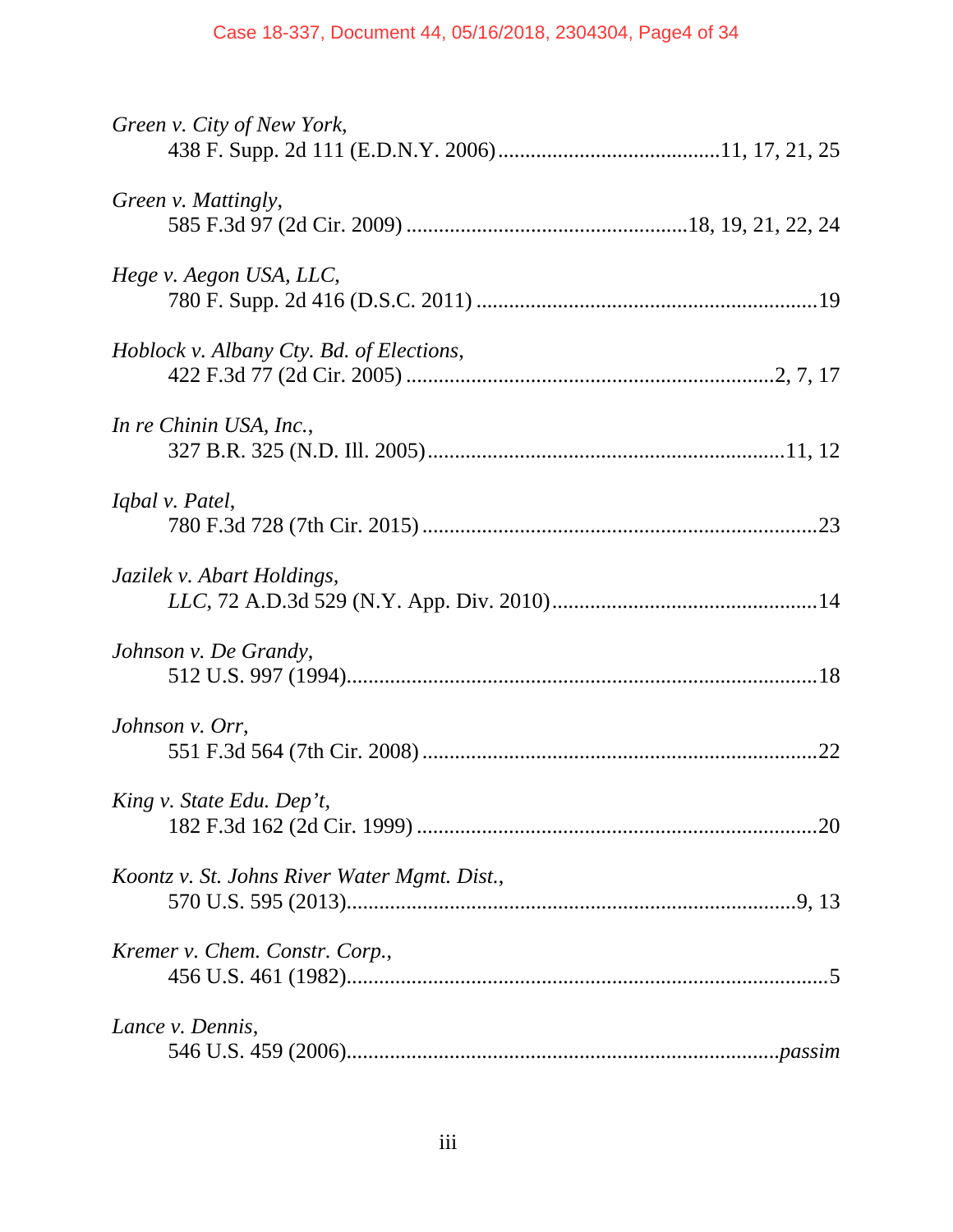| Machal, Inc. v. Jena Band of Choctaw Indians,                                     |
|-----------------------------------------------------------------------------------|
| McCrobie v. Palisades Acquisition XVI, LLC,                                       |
| MSK Eyes Ltd. v. Wells Fargo Bank, N.A.,                                          |
| Niles v. Wilshire Investment Group, LLC,                                          |
| Reyes v. Fairfield Properties,                                                    |
| Robinson v. Cusack,<br>No. 05-cv-5318, 2007 WL 2028112 (E.D.N.Y. July 11, 2007)21 |
| Sacks v. Sacks,                                                                   |
| Session v. Rodriguez,                                                             |
| Sourovelis v. City of Philadelphia,                                               |
| State Indus., Inc. v. Fain,                                                       |
| Stephens v. Cty. of Albemarle,                                                    |
| Sykes v. Mel S. Harris & Assocs. LLC,                                             |
| Thompson v. Donovan,                                                              |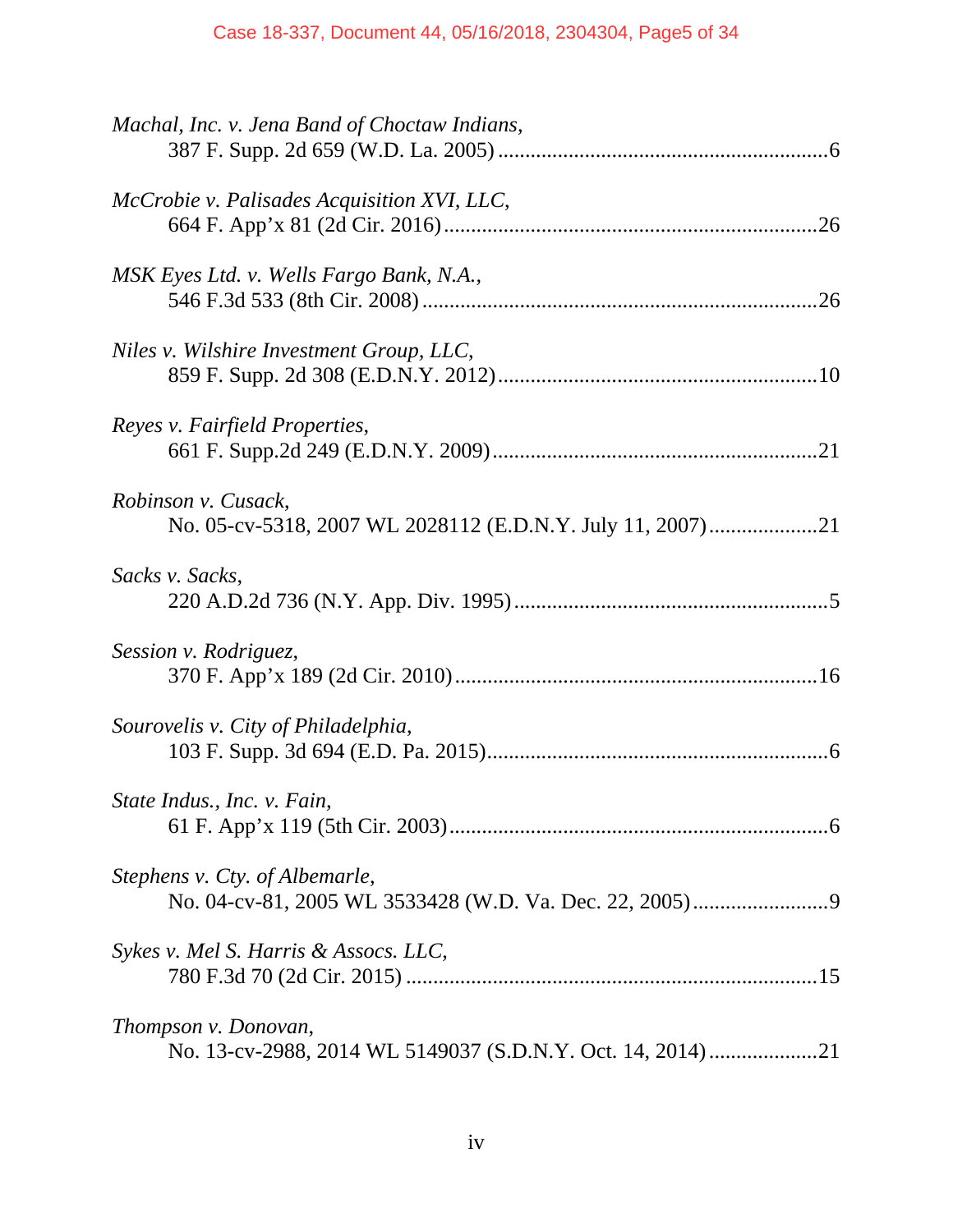## Case 18-337, Document 44, 05/16/2018, 2304304, Page6 of 34

| United States v. Erie Cty.,                                     |
|-----------------------------------------------------------------|
|                                                                 |
| Vossbrink v. Accredited Home Lenders, Inc.,                     |
|                                                                 |
| Wie v. Wie,                                                     |
|                                                                 |
| Wittich v. Wittich,                                             |
|                                                                 |
| Wolf v. Town of Southampton,                                    |
| No. 12-cv-5166, 2013 WL 4679672 (E.D.N.Y. Aug. 30, 2013)<br>.25 |
| Zahl v. Kosovsky,                                               |
| No. 08-cv-8308, 2011 WL 779784 (S.D.N.Y. Mar. 3, 2011) 17, 25   |
|                                                                 |

# **Other Authorities**

| Samuel Bray, |  |
|--------------|--|
|              |  |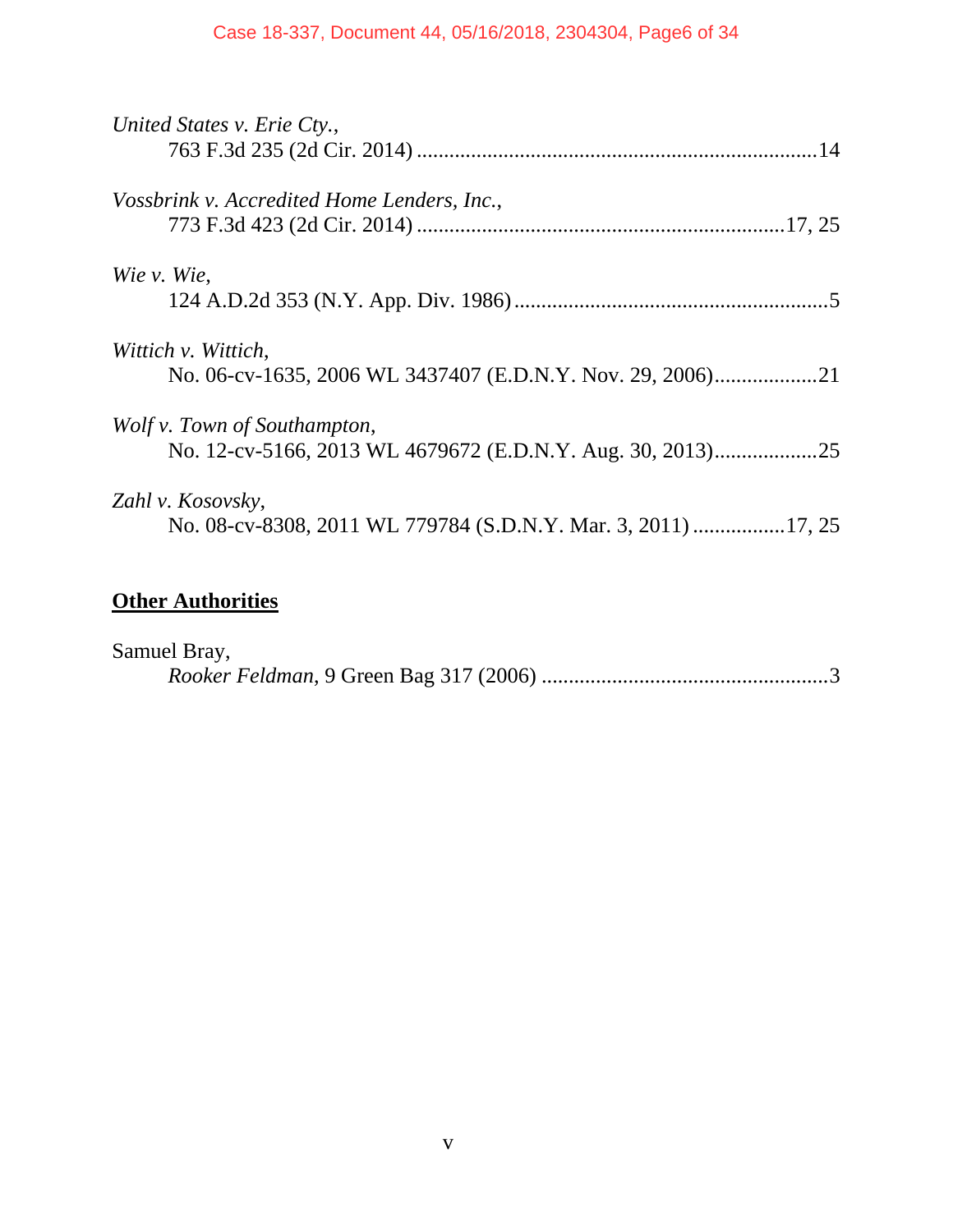### **INTRODUCTION**

 Perhaps the most important aspect of the City's brief is what it does not say: The City nowhere asserts that Plaintiffs could have challenged the waivers of constitutional rights in their settlement agreements by appealing the judgments soordering the settlements. This matters because—as Plaintiffs' Opening Brief explained—the purpose of *Rooker-Feldman* is to protect the exclusive appellate jurisdiction of the U.S. Supreme Court. The Supreme Court cannot have exclusive appellate jurisdiction over a case that could not have been pursued as an appeal. That simple proposition is sufficient to dispose of this case.

 Precisely because this case does not implicate *Rooker-Feldman*'s rationale, it also does not meet the Second Circuit's test for the doctrine. All four prongs of the test must be satisfied for *Rooker-Feldman* to apply, but in this case the *only*  prong that is satisfied is the requirement that the state-court judgments predate the federal case.

 First, Plaintiffs do not complain of injuries caused by state-court judgments. *See infra* pp. 7-17. Although the City accuses Plaintiffs of running away from the allegations of the Complaint, the truth is the Complaint charged the City (*not* the state courts) with violating the unconstitutional conditions doctrine by conditioning offers to settle nuisance eviction cases on Plaintiffs' agreement to waive their rights. The challenged waivers were extracted by the City and ratified by the state

1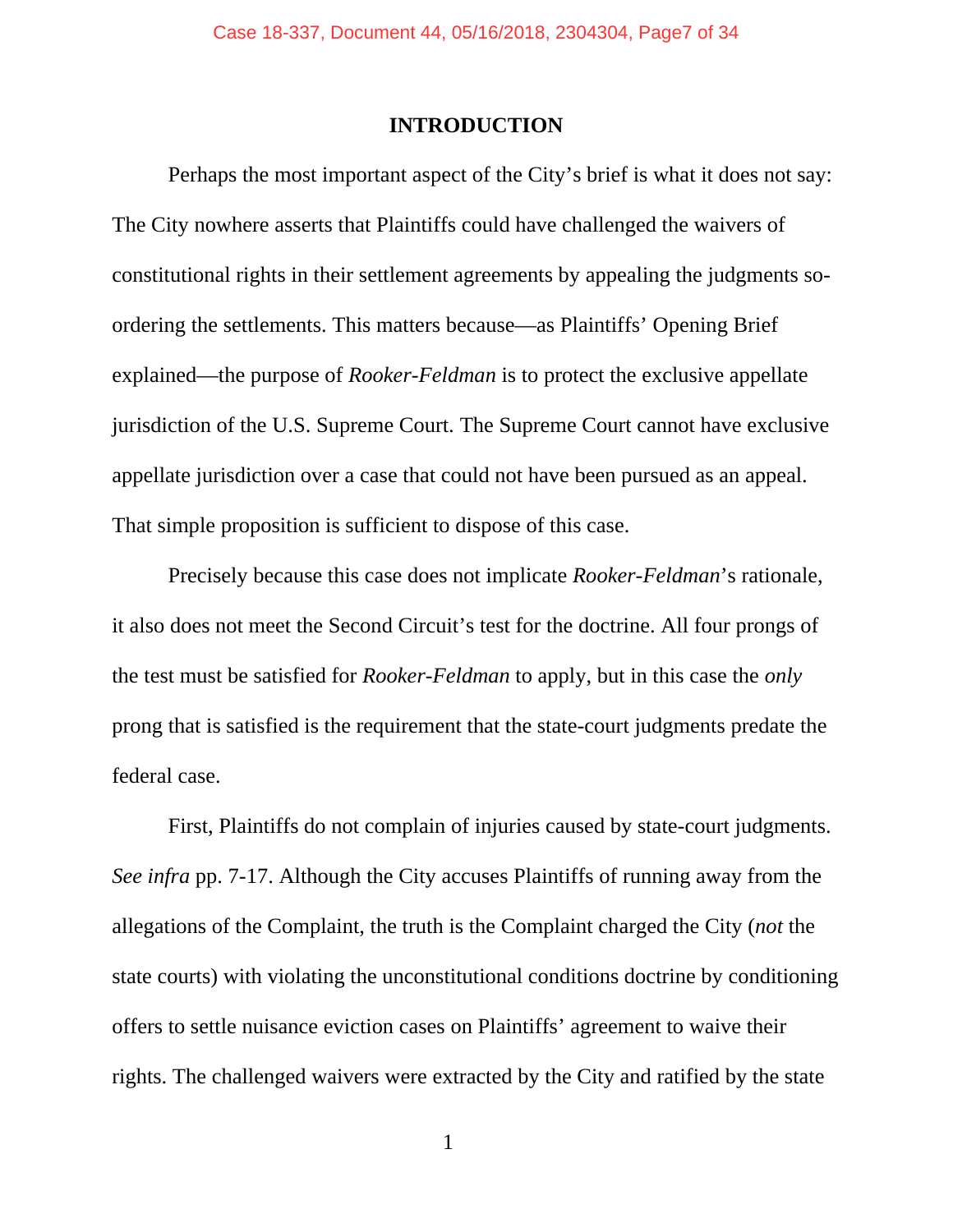#### Case 18-337, Document 44, 05/16/2018, 2304304, Page8 of 34

courts, placing the case squarely within this Court's holding that *Rooker-Feldman*  does not apply simply because an injury is "ratified, acquiesced in, or left unpunished by" a state-court judgment. *Hoblock v. Albany Cty. Bd. of Elections*, 422 F.3d 77, 88 (2d Cir. 2005).

 Second, Plaintiffs are not "state-court losers," as they were not in a position to appeal the judgments so-ordering their settlements. *See infra* pp. 17-22. The City cites a passel of non-binding cases as support for a broader definition of a statecourt loser. The problem for the City, however, is that the Supreme Court and the Second Circuit have refused to apply *Rooker-Feldman* to parties who were not in a position to appeal, and the City offers no reason to disregard that authority.

 Finally, Plaintiffs do not seek review and rejection of a state-court judgment, as Plaintiffs do not claim the state courts erred and do not seek to undo the statecourt judgments. *See infra* pp. 23-27. Instead, like any party to a contract containing unlawful or unconscionable provisions, Plaintiffs have sued for declaratory and injunctive relief barring the other party to the contract from enforcing those provisions in the future.

 Ultimately, this is a straightforward case. The Supreme Court has held that *Rooker-Feldman* must be "confined" to the "narrow ground" occupied by its rationale. *Exxon Mobil Corp. v. Saudi Basic Indus. Corp.*, 544 U.S. 280, 284

 $2$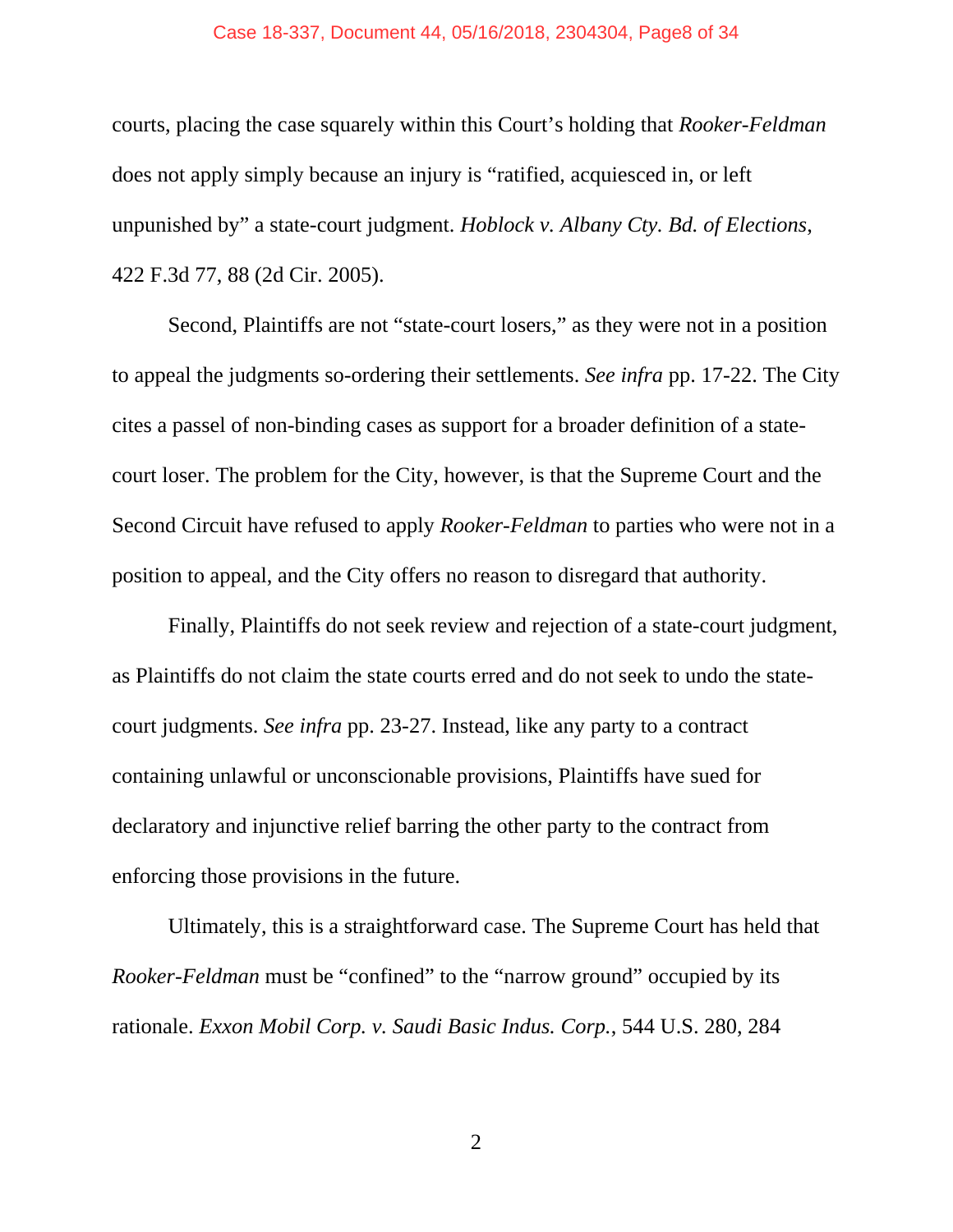$(2005).$ <sup>1</sup> Because this case is not a *de facto* appeal from a state-court judgment, that rationale does not apply, and the decision below must be reversed.

## **ARGUMENT**

 This brief proceeds in two parts. Part I addresses the purpose behind *Rooker-Feldman*, explaining that this case does not implicate the doctrine's basic rationale. Then, Part II addresses the four-part test applied by the Second Circuit, explaining that three of the four parts are not satisfied.

## **I. This Case Does Not Implicate** *Rooker-Feldman***'s Basic Rationale.**

Plaintiffs' Opening Brief explained that *Rooker-Feldman* does not apply for the simple reason that this case is not a *de facto* appeal. *See* Op. Br. 24-28. In response, the City effectively concedes the factual premise of the argument: Plaintiffs' Opening Brief cited cases holding that a party to a state-court settlement must challenge the agreement in trial court, not by appealing the judgment soordering the settlement, *see id.* at 27, 40-41, and the City's Response Brief does not even attempt to argue otherwise.

That concession provides a sufficient basis to decide this case. The *Rooker-Feldman* doctrine holds that the Supreme Court's jurisdiction to hear appeals from

<sup>&</sup>lt;sup>1</sup> The Supreme Court's limitation of *Rooker-Feldman* was sufficiently sweeping that a legal journal published an obituary for the doctrine. *See* Samuel Bray, *Rooker Feldman*, 9 Green Bag 317, 317 (2006) ("Rooker Feldman, the legal personality, died yesterday at his home in Washington, D.C. He was 83.").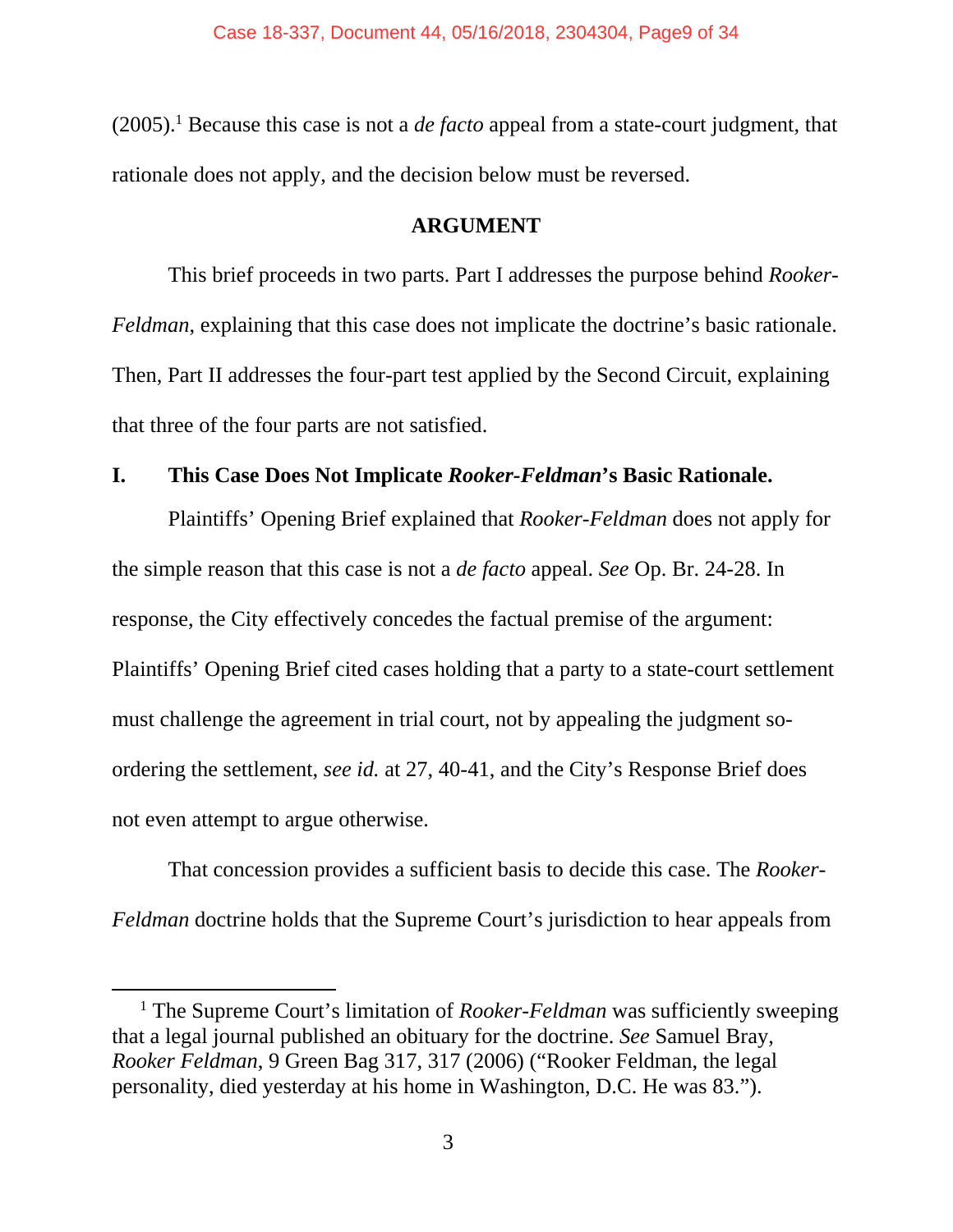#### Case 18-337, Document 44, 05/16/2018, 2304304, Page10 of 34

state-court judgments is exclusive of other federal courts: While district courts generally have jurisdiction to hear any case raising a federal claim, they cannot hear *de facto* appeals from state-court judgments, as the proper way to pursue such a case is to appeal all the way up to the Supreme Court. *Exxon Mobil*, 544 U.S. at 291; *see also Lance v. Dennis*, 546 U.S. 459, 466 (2006) (per curiam). That rule is not implicated here, as the Supreme Court cannot have exclusive appellate jurisdiction over a case that could not have been brought as an appeal.

The City, however, urges an alternate theory of *Rooker-Feldman*, under which the doctrine exists to protect state-court judgments from interference by the federal courts. *See* Resp. Br. 23-24. In the City's telling, any claim that would "reverse or modify state court judgments" triggers *Rooker-Feldman*, as "[s]uch review equates to the exercise of appellate power." *Id.* at 23. Thus, in the City's view, the fact that Plaintiffs could not have appealed the judgments so-ordering their settlements "makes their attempt to take a *de facto* appeal of the settlements in federal court more problematic, not less." *Id.* Tellingly, the City does not cite a single case to support these assertions.

The problem with the City's arguments is that they are directly contrary to the Supreme Court's opinions in *Exxon Mobil* and *Lance*. Those cases explain that the finality of state-court judgments is determined by state preclusion law—not by *Rooker-Feldman*—as federal courts give state-court judgments the *same* preclusive

 $4$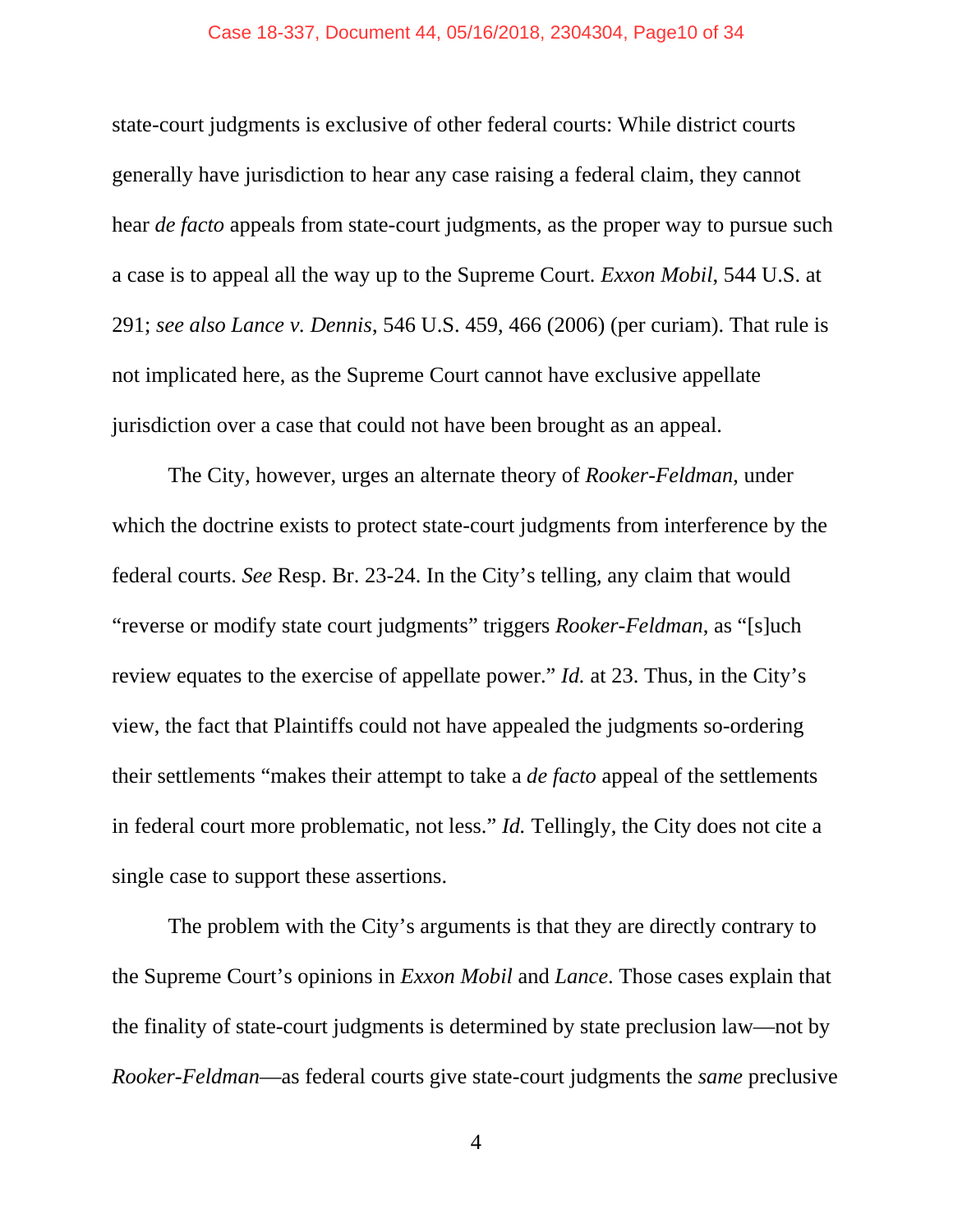#### Case 18-337, Document 44, 05/16/2018, 2304304, Page11 of 34

effect as the courts of the state. *See Exxon Mobil*, 544 U.S. at 293; *Lance*, 546 U.S. at 464.2 In *Exxon Mobil*, the Court warned that *Rooker-Feldman* should not be allowed to "override or supplant preclusion doctrine," 544 U.S. at 284, and in *Lance* the Court held that "*Rooker-Feldman* is not simply preclusion by another name," 546 U.S. at 466. The City's arguments conflate *Rooker-Feldman* with preclusion, which is exactly what *Exxon Mobil* and *Lance* say not to do.

The City protests that, if *Rooker-Feldman* is limited to its rationale, it may not apply in circumstances where the City thinks it should. *See* Resp. Br. 23-28. The City posits "a scenario in which a state law forbade parties to appeal" and complains that, "[u]nder plaintiffs' reasoning," a plaintiff could bring a case challenging an unappealable merits decision. *Id.* at 23. But the City never explains why this hypothetical should cause concern. Assuming a state was able to insulate a class of state-court judgments from Supreme Court review, then the Supreme Court's exclusive jurisdiction would not be implicated and the finality of the statecourt judgments would be a question for preclusion doctrine.

 <sup>2</sup> <sup>2</sup> The City has never argued that Plaintiffs' claims are barred by preclusion. And for good reason. State law is clear that preclusion would not apply. *See, e.g.*, *Wie v. Wie*, 124 A.D.2d 353, 354 (N.Y. App. Div. 1986) (preclusion does not bar challenge to settlement agreement allegedly procured through improper means); *see also Bryant v. Carty*, 118 A.D.3d 1459, 1460 (N.Y. App. Div. 2014); *Sacks v. Sacks*, 220 A.D.2d 736 (N.Y. App. Div. 1995). Even if that were not the case, moreover, a judgment that violates due process cannot be given preclusive effect. *See Kremer v. Chem. Constr. Corp.*, 456 U.S. 461, 482 (1982).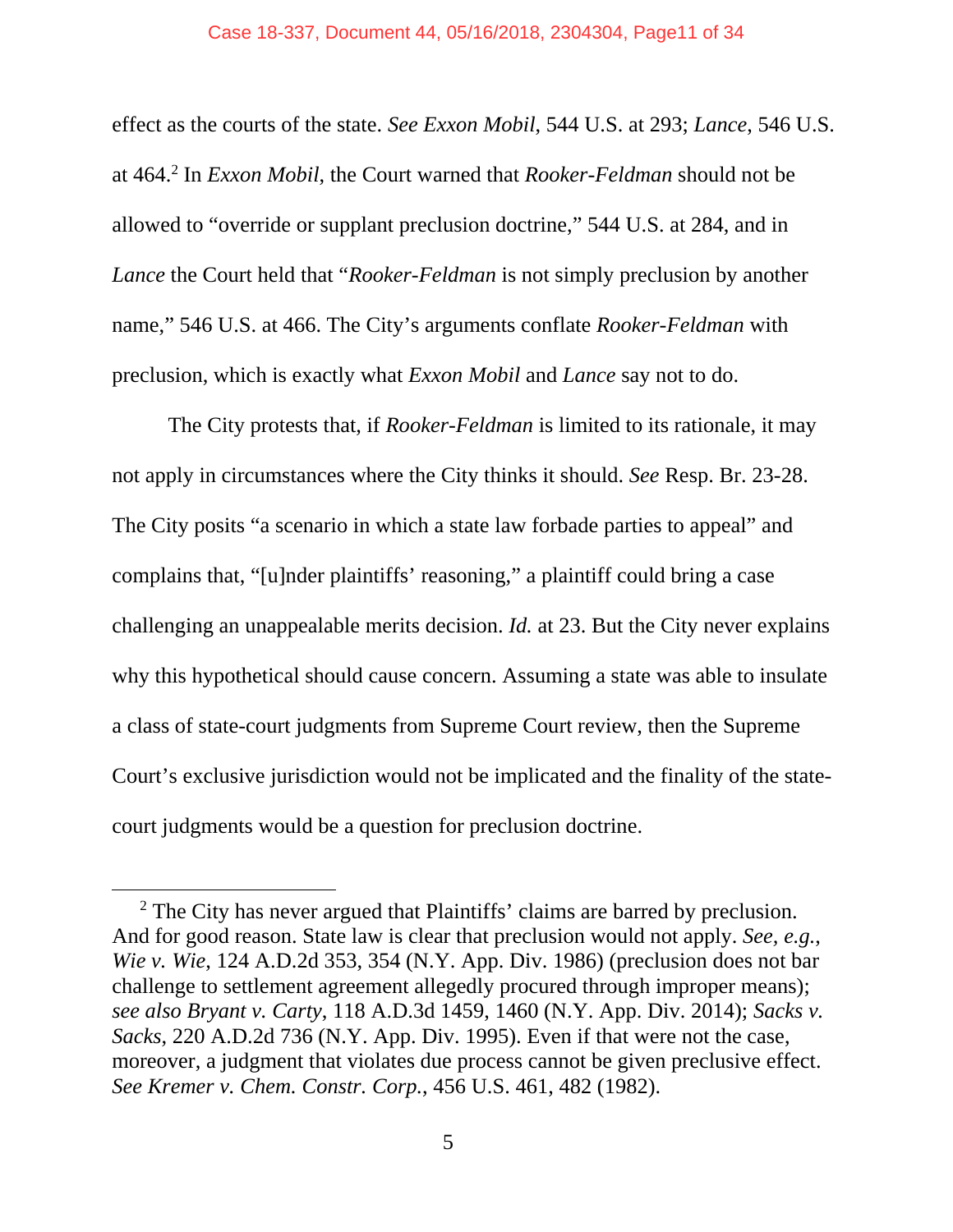Because the City's arguments transform *Rooker-Feldman* into what amounts to a federalized preclusion law, they threaten to improperly "overrid[e] Congress' conferral of federal-court jurisdiction concurrent with jurisdiction exercised by state courts." *Exxon Mobil*, 544 U.S. at 284. As a general matter, state and federal courts both have jurisdiction over federal claims, meaning a plaintiff can choose where to file. By contrast, while the City has conceded that Plaintiffs could pursue their claims in state trial court, *see* Op. Br. 27, the City claims Plaintiffs are barred from bringing those same claims in federal trial court. Worse, the City's arguments would mean that *any* challenge to a stipulated settlement must proceed in state court. The City offers no justification for such a sweeping limitation on the jurisdiction of the federal courts.<sup>3</sup> If a claim can be appealed to the Supreme Court, then, under *Rooker-Feldman*, it must be pursued as an appeal. But if a claim is not the equivalent of an appeal, then *Rooker-Feldman* does not apply. The judgment below cannot be squared with these basic principles and must be reversed.

 $\overline{\phantom{0}}$  3 <sup>3</sup> Federal courts regularly hear challenges to state-court settlements, so long as the claims fall within their jurisdiction. *See, e.g., State Indus., Inc. v. Fain*, 61 F. App'x 119 (5th Cir. 2003) (claim seeking to have settlement declared "null and void"); *Sourovelis v. City of Philadelphia*, 103 F. Supp. 3d 694, 707 (E.D. Pa. 2015) (constitutional challenge to state-court settlements); *City of Oceanside v. AELD, LLC*, No. 08-cv-2180, 2010 WL 11508460, at \*6 (S.D. Cal. Oct. 14, 2010) (statutory challenge to state-court settlement); *Machal, Inc. v. Jena Band of Choctaw Indians*, 387 F. Supp. 2d 659, 661 (W.D. La. 2005) (same).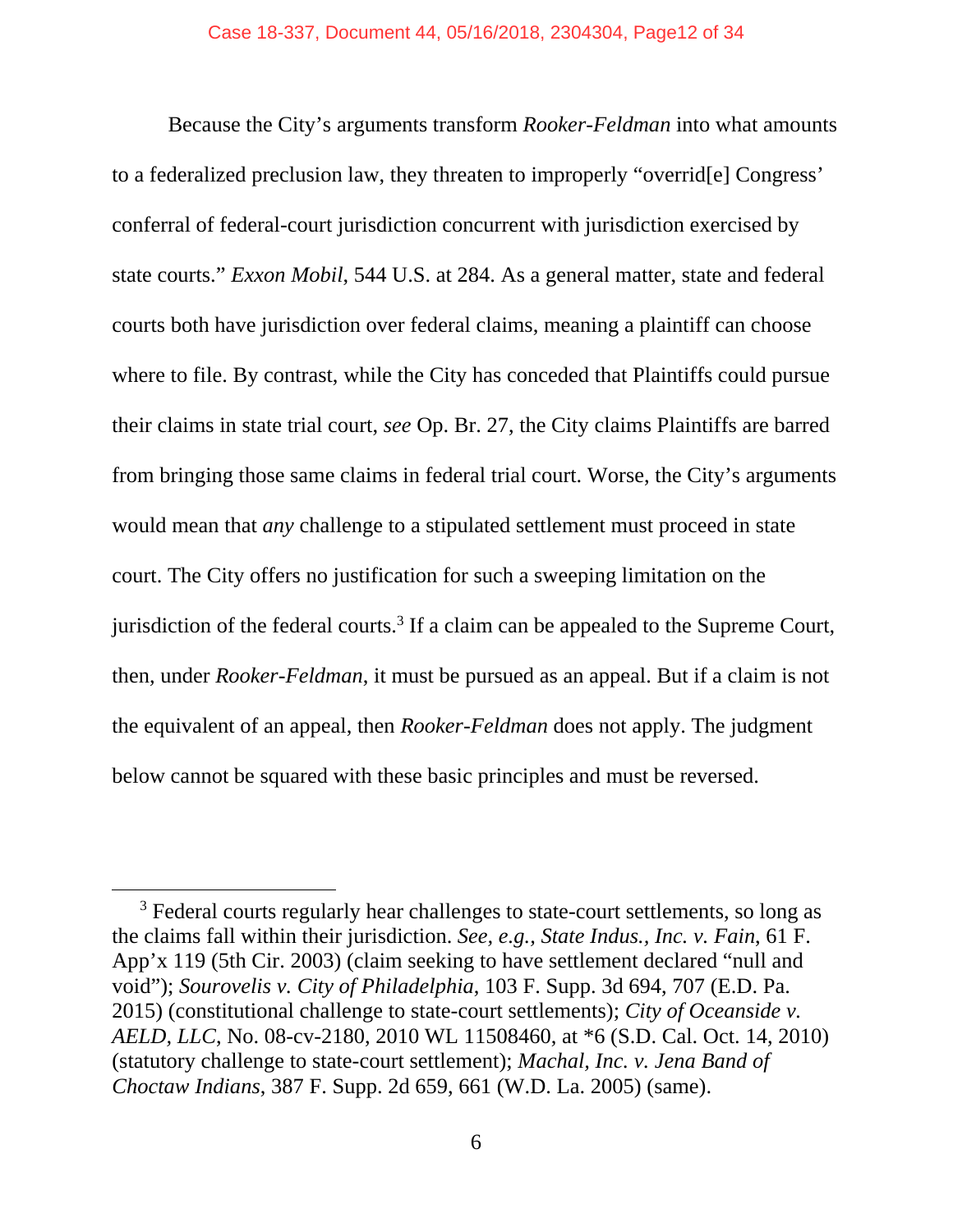## **II. This Case Does Not Meet The Second Circuit's Test For Application Of**  *Rooker-Feldman***.**

Moving from foundational principles to the Second Circuit's four-prong test for *Rooker-Feldman*, the Opening Brief explained that three of the four prongs are not satisfied. Nothing the City says undermines that conclusion.

## **A. Plaintiffs' Injuries Were Caused By The City, Not By The State-Court Judgments.**

This Court has said that the "key" prong in its test is whether plaintiffs complain of an injury caused by a state-court judgment; moreover, an injury is not "caused" by a state-court judgment simply because it is "ratified, acquiesced in, or left unpunished." *Hoblock*, 422 F.3d at 87-88. Plaintiffs' Opening Brief explained that this case falls within that rule: Plaintiffs' injuries were caused by the City's unconstitutional demands that they waive their rights and were at most ratified by the state courts that so-ordered the resulting agreements. *See* Op. Br. 28-38. Indeed, Plaintiffs cited a string of cases that adopted precisely this rationale on analogous facts. *See id.* at 30-34.

In response, the City strives to transform this case from an attack on the City's settlement tactics into an attack on the state courts. *See* Resp. Br. 24-36. This attempt takes two forms: first, the City misreads the Complaint as directed at the state courts, *id.* at 25-27, and, second, the City conflates the City's settlement tactics with the resulting state-court judgements, *id.* at 27-30. Both arguments fail.

 $\overline{7}$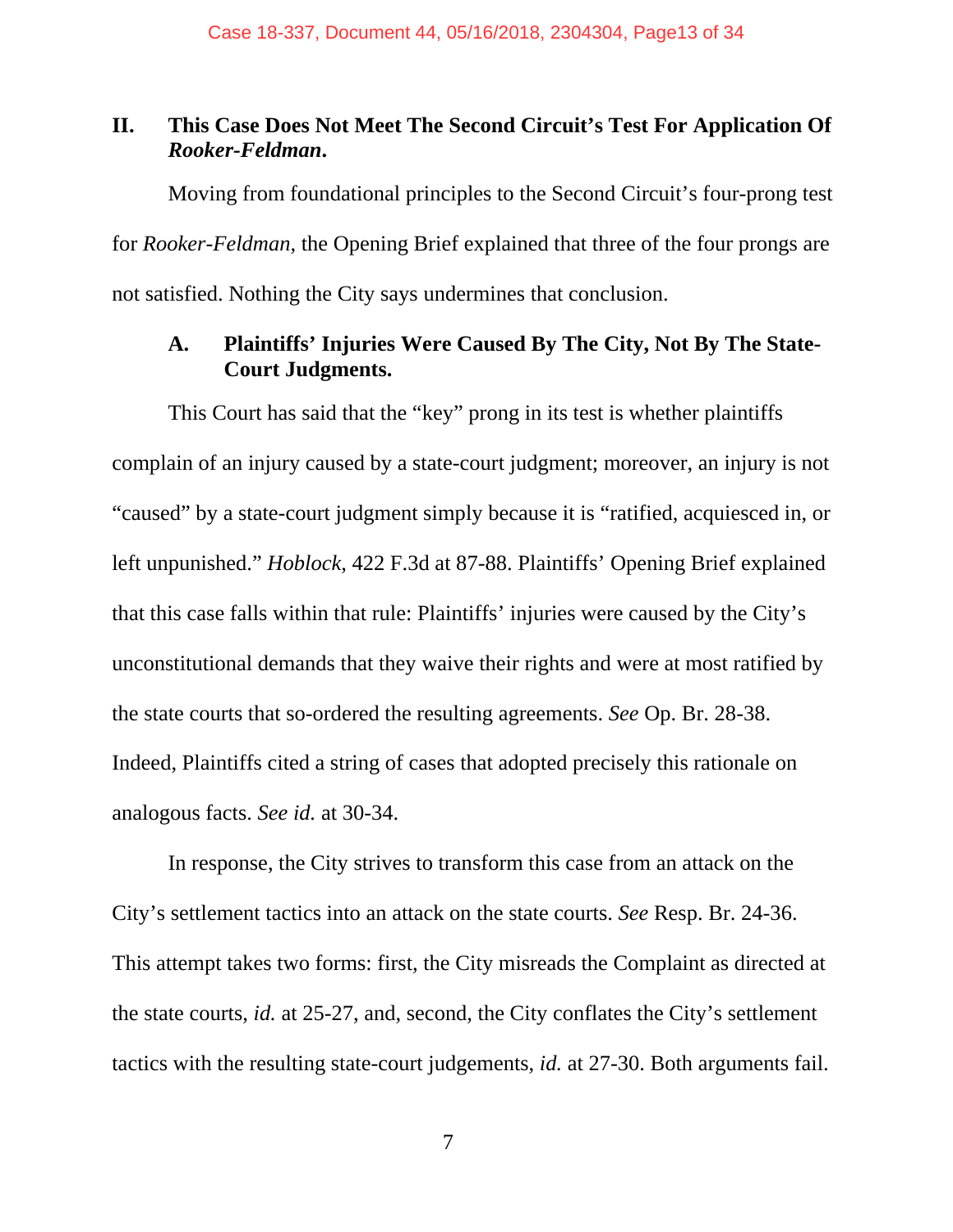#### Case 18-337, Document 44, 05/16/2018, 2304304, Page14 of 34

Plaintiffs' claims are directed at the City's settlement tactics, not the ratification of those tactics by the state courts.

## i. Plaintiffs' Complaint Is Targeted At The City's Conduct, Not At The State Courts.

The City's first attempt to transform the case focuses on the Complaint. The City asserts that "plaintiffs' complaint alleged that *state court judgments* implementing their settlement agreements caused their injuries." Resp. Br. 1 (emphasis added). According to the City, Plaintiffs now seek to "transform their pleadings" and "relocate the cause of their injuries." *Id.* at 27-28. But it is the City, not Plaintiffs, that mischaracterizes the Complaint.

Plaintiffs' Complaint consistently challenges the City's conduct in settlement negotiations. The first paragraph explains that "[t]his is a case about a lumbering and indiscriminate *law enforcement program* that forces ordinary, innocent people to waive their constitutional rights." A-15 ¶ 1 (emphasis added). Specifically, "*city officials* file no-fault eviction actions against individuals who have not been convicted of the underlying alleged crime and who bear no responsibility for the alleged criminal conduct." A-36 ¶ 104 (emphasis added). Rather than "seek to litigate these eviction actions to a final decision," "*city officials* file these actions in order to pressure property owners and leaseholders to enter into settlement agreements waiving constitutional rights." A-36 ¶ 109 (emphasis added). And finally, "*[t]he City's* policy or practice of requiring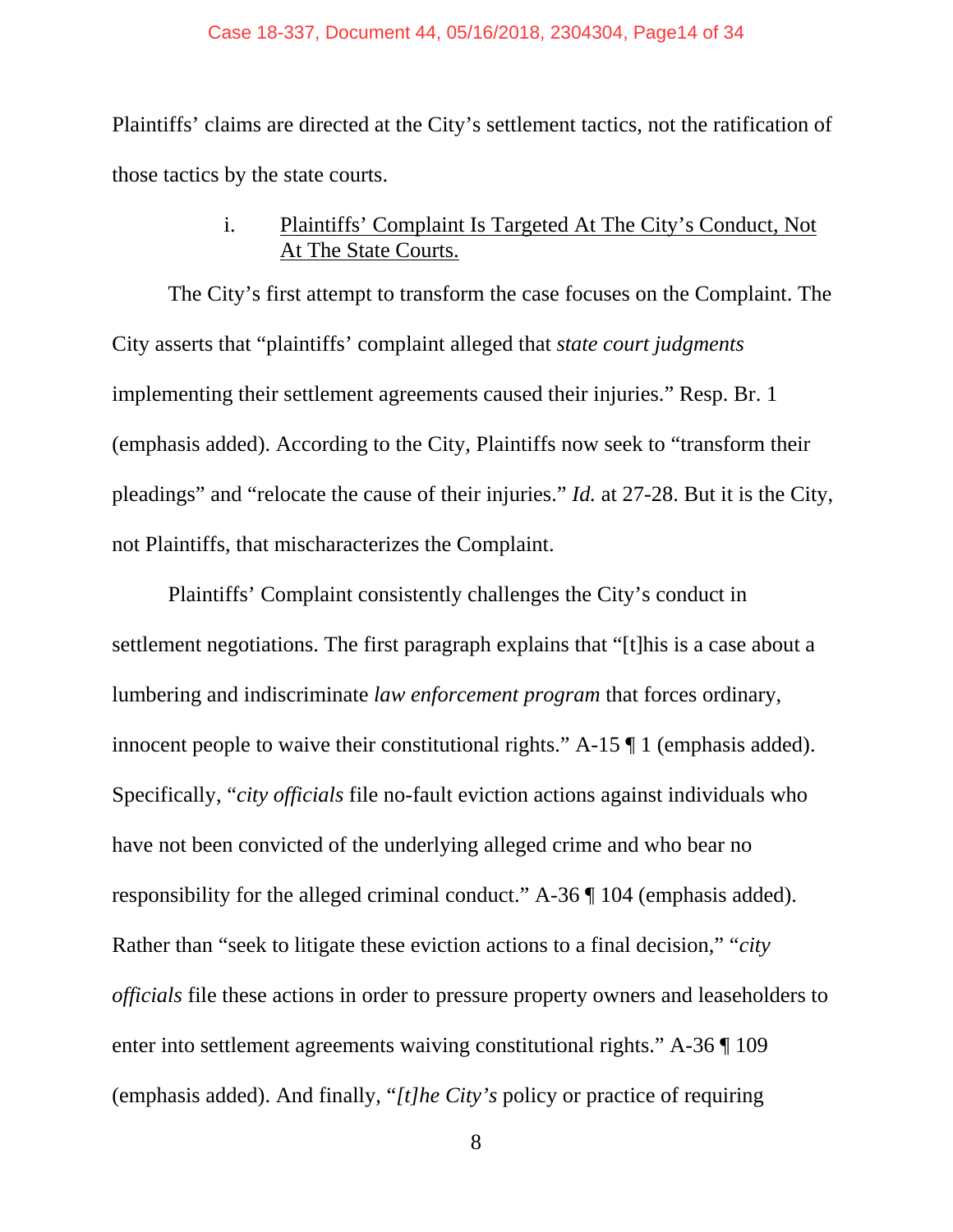innocent leaseholders and property owners to waive their [rights] violates the Due

Process Clause of the Fourteenth Amendment." A-57-60 ¶¶ 190, 198, 206

(emphasis added). These allegations—and the other allegations in the Complaint—

challenge the City's conduct extracting waivers of constitutional rights.

When the City moved to dismiss the Complaint, Plaintiffs elaborated on

their legal theory, and Plaintiffs' arguments once again focused on the City's

conduct in settlement negotiations. Plaintiffs explained:

The unconstitutional conditions doctrine applies when government threatens to "withhold [a] benefit," or refuse some other discretionary action, "because someone refuses to give up constitutional rights." *Koontz v. St. Johns River Water Mgmt. Dist.*, 133 S. Ct. 2586, 2596 (2013). . . .

Plaintiffs have stated a claim under the unconstitutional conditions doctrine because they allege that the City conditioned a discretionary act withdrawal of the threat of eviction—on agreements to waive constitutional rights. . . Courts hold that the doctrine applies to conditions imposed in the settlement context, as it would "vitiate the unconstitutional conditions doctrine to conclude that it cannot apply to an offer of settlement." *Stephens v. Cty. of Albemarle*, No. 04-cv-81, 2005 WL 3533428, at \*6 (W.D. Va. Dec. 22,  $2005$ ) . . . .

D.E. 53 at 8. Again, Plaintiffs challenged *the City's* settlement tactics, not the state court decisions ratifying the resulting agreements. "[T]he City," *not* the state courts, "violated the unconstitutional conditions doctrine when it used the threat of eviction to force innocent people—people not convicted of a crime—into perpetual waivers of constitutional rights." *Id.* at 12-13.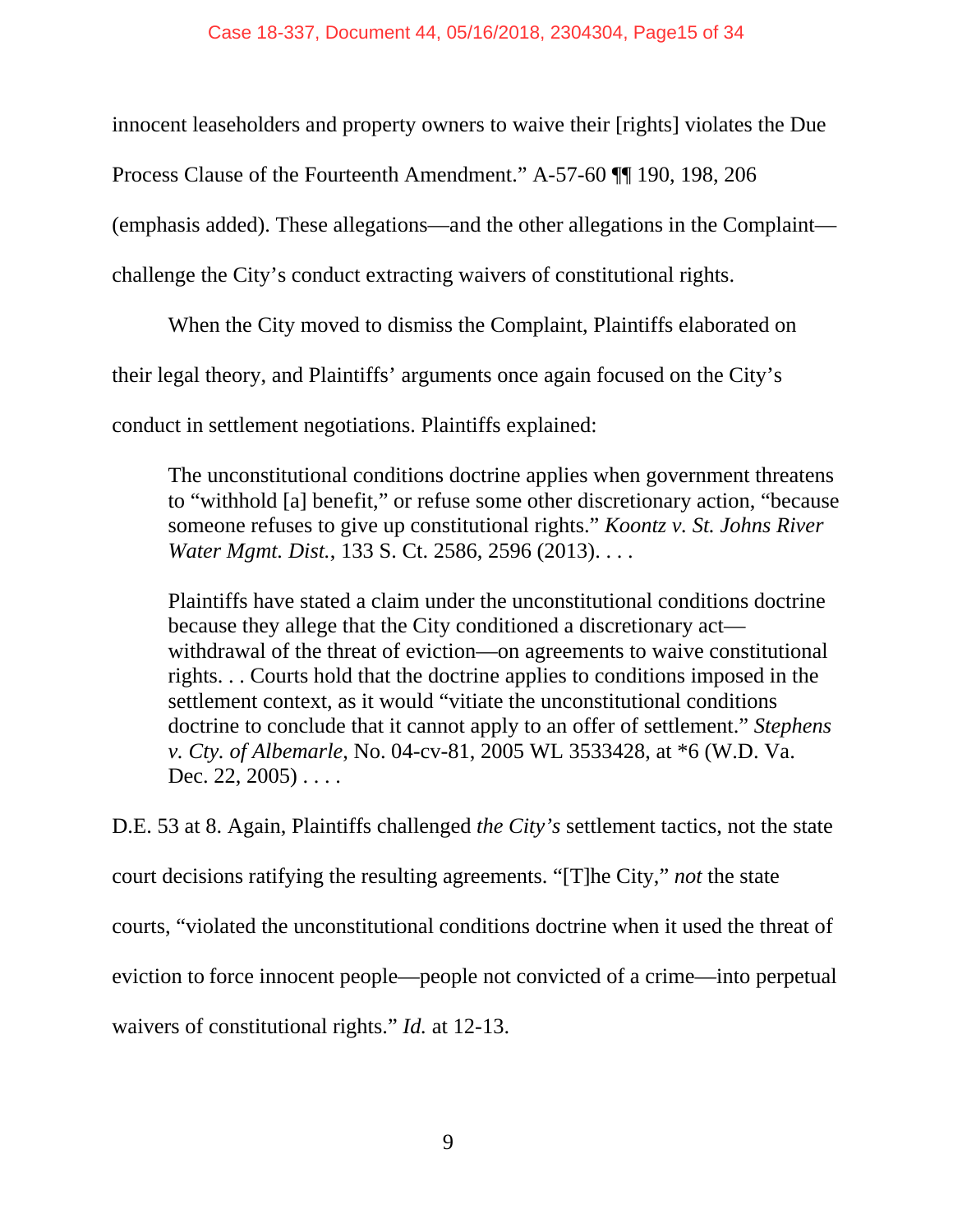The quotes the City pulls from Plaintiffs' Complaint are not remotely to the contrary. For instance, the City quotes Plaintiffs' allegation that "Plaintiffs are subject to *settlement agreements* under which they have agreed to perpetual waivers of their constitutional rights," and that "[t]hese *agreements* constitute an ongoing injury." Resp. Br. 25 (quoting A-33 ¶ 94) (emphasis added and omitted). Likewise, the City highlights the allegation that "the *settlement agreement* reduces the value of [Sung Cho's] business," that "[b]ut for the *agreement*, [David Diaz's] brother Rafael would live with [David] in the apartment," and that "[b]ut for the *agreement*, [Jameelah El-Shabazz] would never exclude her son from her home." *Id.* at 26 (quoting A-34-35  $\P$ , 97, 100, 102) (emphasis added). These allegations all focus on the settlement agreements extracted by the City, not the state-court judgments so-ordering the agreements. The City could eliminate *all* of these injuries by committing not to enforce the agreements.

The City cites two cases that it says applied *Rooker-Feldman* to similar allegations, *see* Resp. Br. 27-28, but in fact both cases involve claims targeted at a state court's legal rulings, rather than a party's conduct. The plaintiff in *Fraccola v. Grow*, 670 F. App'x 34, 35 (2d Cir. 2016) (summary order), sued a state-court judge on the ground that the judge had made erroneous legal rulings and "violated his rights by so-ordering a stipulated settlement." And the plaintiffs in *Niles v. Wilshire Investment Group, LLC*, 859 F. Supp. 2d 308, 335-36 (E.D.N.Y. 2012),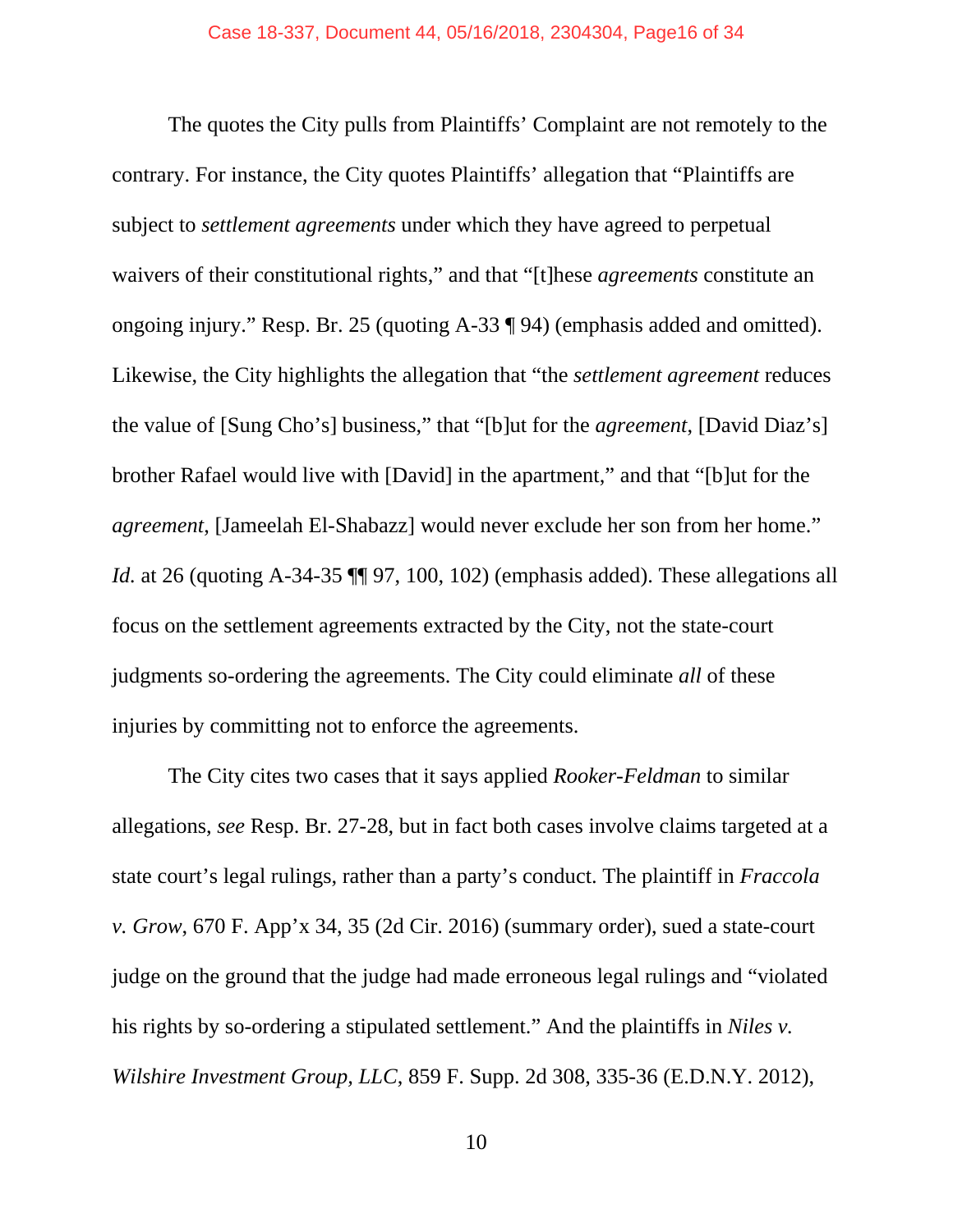#### Case 18-337, Document 44, 05/16/2018, 2304304, Page17 of 34

likewise alleged that their injuries were caused by a state-court judge who "impos[ed] a one-sided settlement" by "relying on fraudulent documents" and was "thereafter rewarded . . . with help in procuring an appointment." When a party claims to have been injured by a state court's rulings—and even names a statecourt judge as a defendant—there is no question the party's injuries were caused by a state-court judgment. But Plaintiffs' Complaint alleges nothing of the sort.

Instead, this case closely resembles cases—cited in the Opening Brief—that find *Rooker-Feldman* inapplicable to claims challenging a party's conduct obtaining a settlement. *See* Op. Br. 30-34. The City says these cases can be distinguished because they involve plaintiffs who were "subjected to harm independent of the order or settlement." Resp. Br. 30. In fact, however, the plaintiff in each case was injured because the defendant's conduct produced harmful settlement terms: In *Green v. City of New York*, 438 F. Supp. 2d 111, 120-21 (E.D.N.Y. 2006), the City miscalculated lien amounts that were included in stipulated settlements; in *Arnett v. Arnett*, No. 13-cv-1121, 2014 WL 2573291, at \*1-2 (D. Utah June 9, 2014), the defendant coerced the plaintiff into signing a settlement containing a general release; in *Capela v. J.G. Wentworth, LLC*, No. 09 cv-882, 2009 WL 3128003, at \*1, 6 (E.D.N.Y. Sept. 24, 2009), the defendants' alleged violations of the Truth in Lending Act led the plaintiff to sign a courtapproved agreement modifying a settlement; and in *In re Chinin USA, Inc.*, 327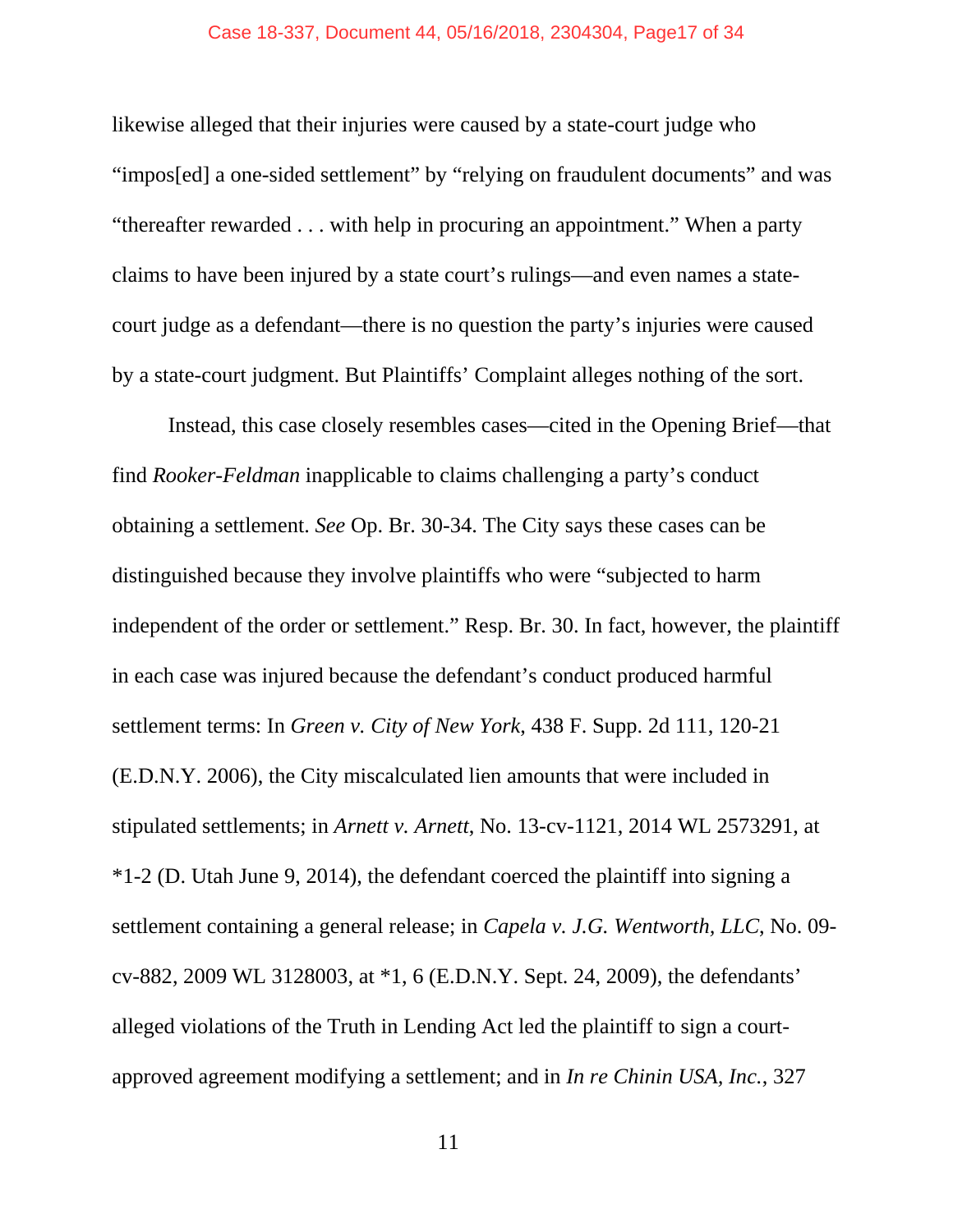B.R. 325, 334-35 (N.D. Ill. 2005), the defendants negotiated settlement terms that amounted to a fraudulent transfer. In each case, *Rooker-Feldman* did not apply because the plaintiff's claims focused on the defendant's conduct extracting the challenged settlement terms, rather than the ratifying state-court judgments. Precisely the same reasoning applies here.<sup>4</sup>

## ii. The City's Conduct Cannot Be Conflated With The Later State-Court Judgments.

The City's second attempt to transform this case is more subtle: In the City's view, the settlements "*are* state-court judgments," Resp. Br. 35 (emphasis added), and any injury caused by the City's negotiation of those agreements is also an injury caused by a state-court judgment. This argument fails, however, as the City's conduct—and the resulting agreements—cannot be conflated with the state-

 <sup>4</sup> <sup>4</sup> The City makes a few other miscellaneous attempts to distinguish these cases, but none lands home. The City claims *Arnett* is distinct because the agreement "was not adopted by a [state-court] decree," Resp. Br. 32, but in fact the opinion makes clear the agreement was effectuated by a divorce judgment. 2014 WL 2573291, at \*2. The City would distinguish *Capela* on the ground that the plaintiff would have suffered a violation of the Truth in Lending Act even if the violation did not result in an enforceable agreement, Resp. Br. 32, but the same is true in this case with respect to the unconstitutional conditions doctrine. *See infra* p. 13. Finally, the City claims *Chinin* is distinct because "the state court had not reached the issue presented by the claim," Resp. Br. 42, but the constitutional claims here likewise were not presented to the state courts. The City also claims *Chinin* is distinct because it is a bankruptcy case, but the opinion does not rest on that ground. *See* 327 B.R. at 336. Courts disagree about whether *Rooker-Feldman*  applies to bankruptcy cases, and *Chinin* does not reach that issue.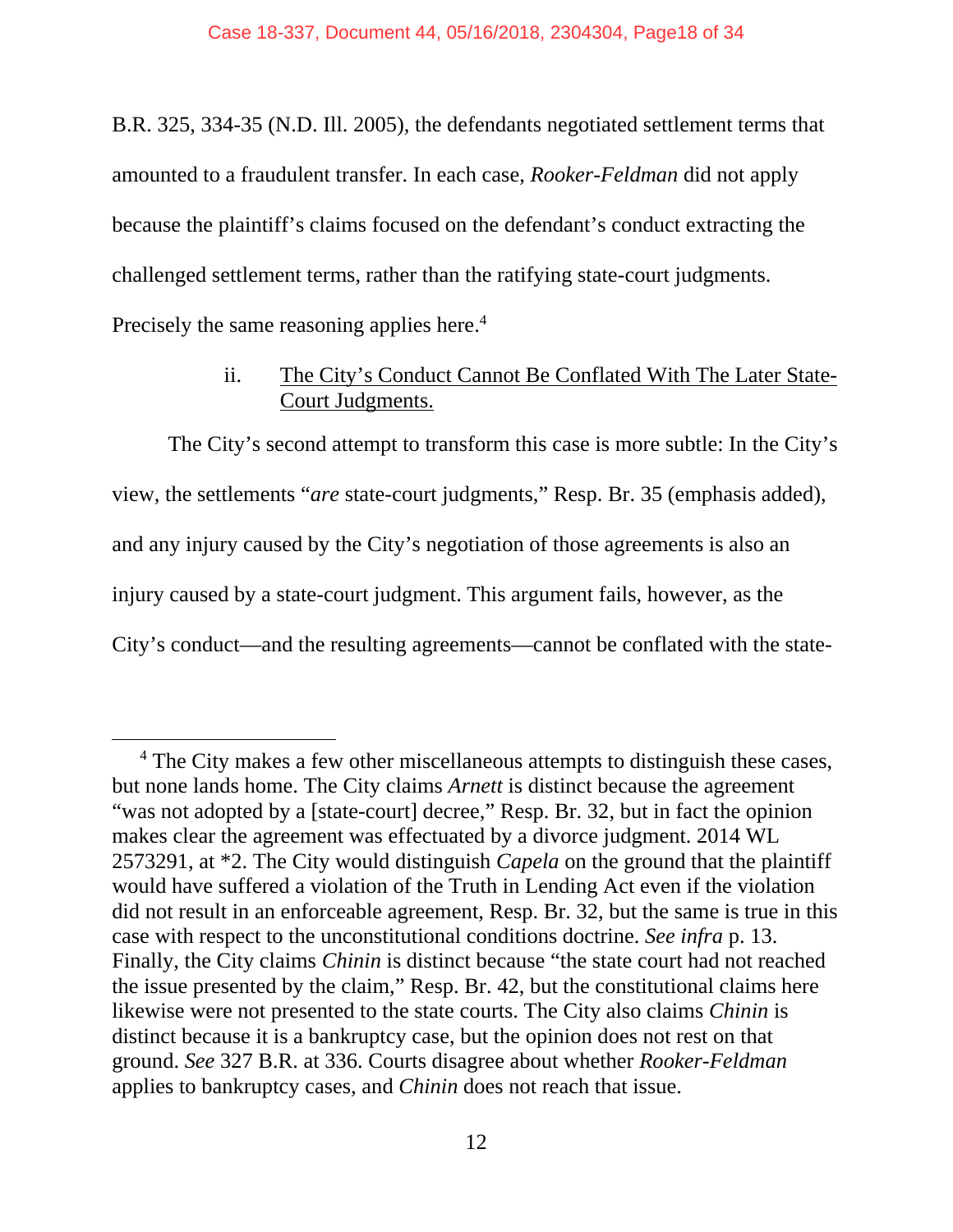#### Case 18-337, Document 44, 05/16/2018, 2304304, Page19 of 34

court judgments. Plaintiffs' injuries were caused by the City's conduct and only later ratified by the state courts.

First, the City's conduct cannot be conflated with the state-court judgments because that conduct injured Plaintiffs as soon as it occurred, even before Plaintiffs agreed to the settlement terms. As the Supreme Court explained in *Koontz v. St. Johns River Water Management District*, 570 U.S. 595, 606 (2013), "regardless of whether the government ultimately succeeds in pressuring someone into forfeiting a constitutional right, the unconstitutional conditions doctrine forbids burdening the Constitution's enumerated rights by coercively withholding benefits from those who exercise them." If the City had not succeeded in depriving Plaintiffs of their constitutional rights, the City's negotiating tactics *still* would have violated the Constitution and given rise—at a minimum—to a claim for nominal damages. *See, e.g., Amato v. City of Saratoga Springs*, 170 F.3d 311, 317 (2d Cir. 1999). The City asserts, as if it were discrediting, that "by [Plaintiffs'] logic, they would be able to claim some cognizable injury even if the state courts had *rejected* the stipulations of settlement," Resp. Br. 29, but that is exactly right. Plaintiffs suffered an injury as soon as the City demanded that they waive their rights.

Second, the settlement agreements cannot be conflated with the state-court judgments because the agreements have legal force as contracts even apart from their ratification by the state courts. State courts are clear that stipulated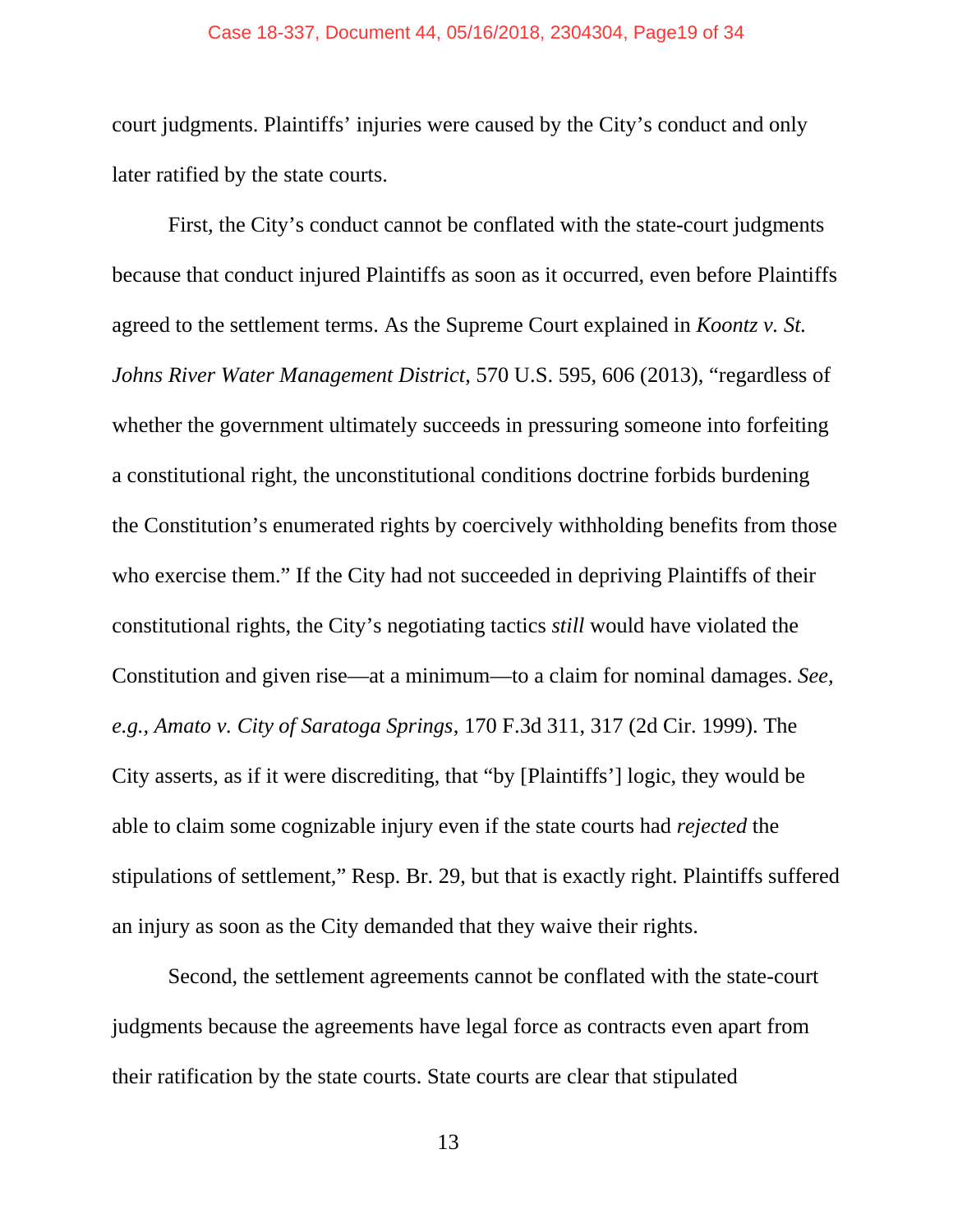settlements are first and foremost contracts between the parties. "A so-ordered stipulation is a contract between the parties thereto and, as such, is binding on them." *Fox Ridge Motor Inn, Inc. v. Town of Southeast*, 85 A.D.3d 785, 786 (N.Y. App. Div. 2011). Thus, the "terms of the stipulation . . . solely concerns a recitation of the penalties agreed upon . . . [and] contains no factual or legal findings." *37-01 31st Ave. Realty Corp. v. Safed*, 861 N.Y.S.2d 561, 566 (N.Y. Civ. Ct. 2008); *see also Jazilek v. Abart Holdings, LLC*, 72 A.D.3d 529, 532 (N.Y. App. Div. 2010) ("[A] representation in a stipulation—even a so-ordered stipulation—is not to be equated with a judicial finding."). The challenged settlement agreements are contracts between the City and the Plaintiffs, and as such they arose from the parties and were at most ratified by the state courts.

The independent legal significance of the agreements is vividly illustrated by the fact that two of the three agreements took effect as soon as they were signed by the parties. *See* Op. Br. 34-35 (citing  $A-142$ , 255).<sup>5</sup> In other words, Plaintiffs had to exclude family from the home, allow warrantless searches, and give up their right to access the courts *even before* the settlements were so-ordered by the state courts.

<sup>&</sup>lt;sup>5</sup> The City says this Court should disregard the agreements' effective dates because they are "unpreserved." Resp. Br. 29. However, the settlement agreements are referenced in the Complaint, and the District Court took judicial notice of their terms. A-263 n.5. *See also United States v. Erie Cty.*, 763 F.3d 235, 242 n.7 (2d Cir. 2014) (explaining that plaintiffs do not raise a new argument on appeal simply because they cite "an additional *fact* in support of that argument").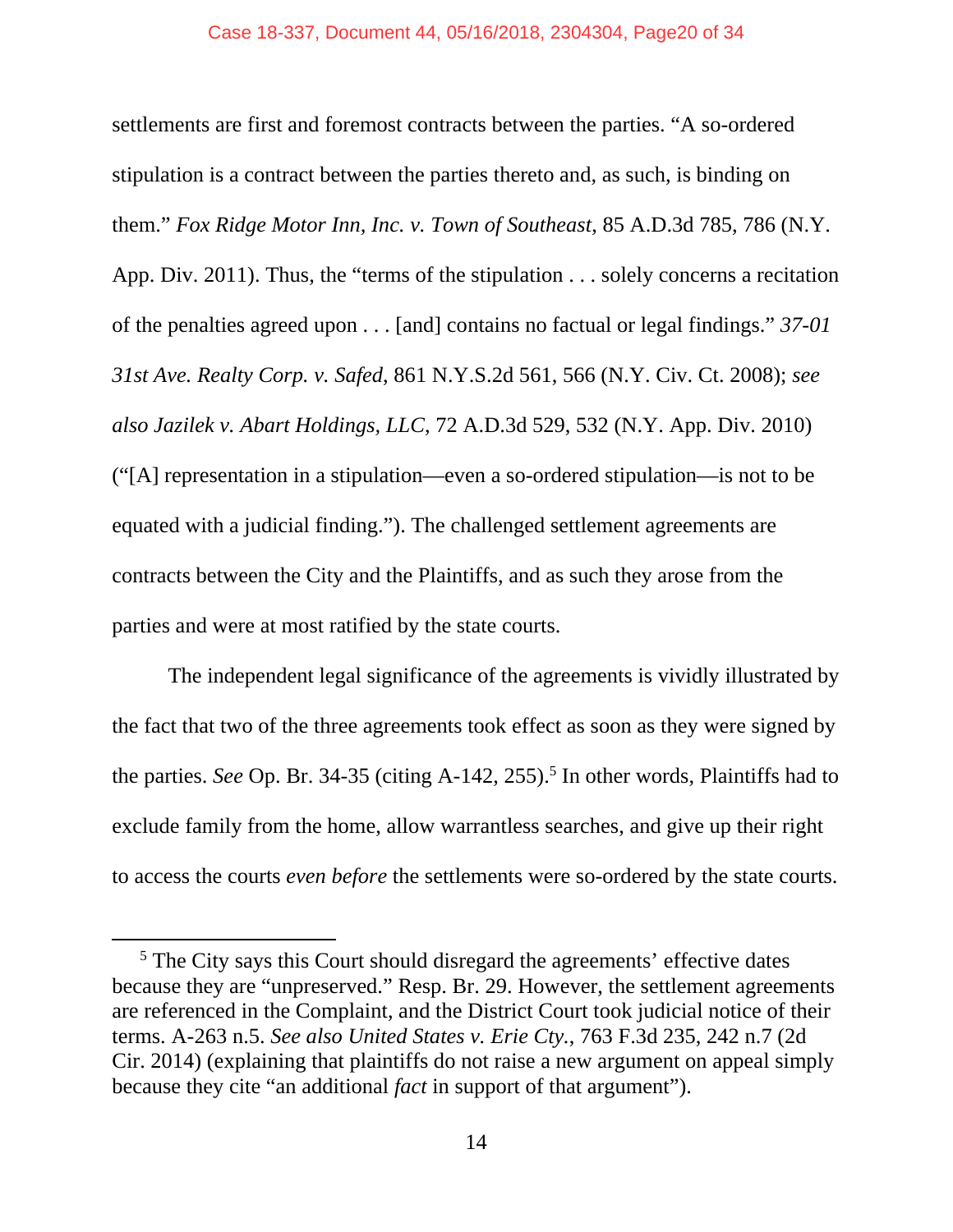#### Case 18-337, Document 44, 05/16/2018, 2304304, Page21 of 34

The City claims that fact is irrelevant because the agreements were so-ordered "on the same day plaintiffs agreed to them," but the City does not cite any part of the record to back up this assertion. Resp. Br. 29. In fact, the record does not support it.6 Even more fundamentally, the application of *Rooker-Feldman* does not turn on the length of time between the agreement's effective date and its ratification by the state courts. The effective date of the agreements is ultimately significant because it demonstrates that the agreements are contracts that cannot be conflated with the later state-court judgments.

Third, the City's attempt to conflate the City's conduct with the state-court judgments is contrary to numerous opinions holding that a challenge to a party's litigation conduct is not barred by *Rooker-Feldman* simply because the conduct succeeded in producing a state-court judgment. *See* Op. Br. 35-38 (citing cases). The City claims these cases are distinct because "the entry of a state court judgment was incidental to the defendants' misconduct or the plaintiffs' injuries," Resp. Br. 33, but in each case the state-court judgment was the intended goal of the defendant's conduct and an essential part of the plaintiff's injuries. In *Sykes v. Mel S. Harris & Assocs. LLC*, 780 F.3d 70, 75-76 (2d Cir. 2015), for instance, the

 $\overline{\phantom{0}}$  $6$  One agreement was executed by the parties on September 29, 2011, and filed with the court on October 17, 2011, while the second was executed by the parties on December 23, 2013, and filed with the court on March 18, 2014. *See* A-140, 143, 250, 256.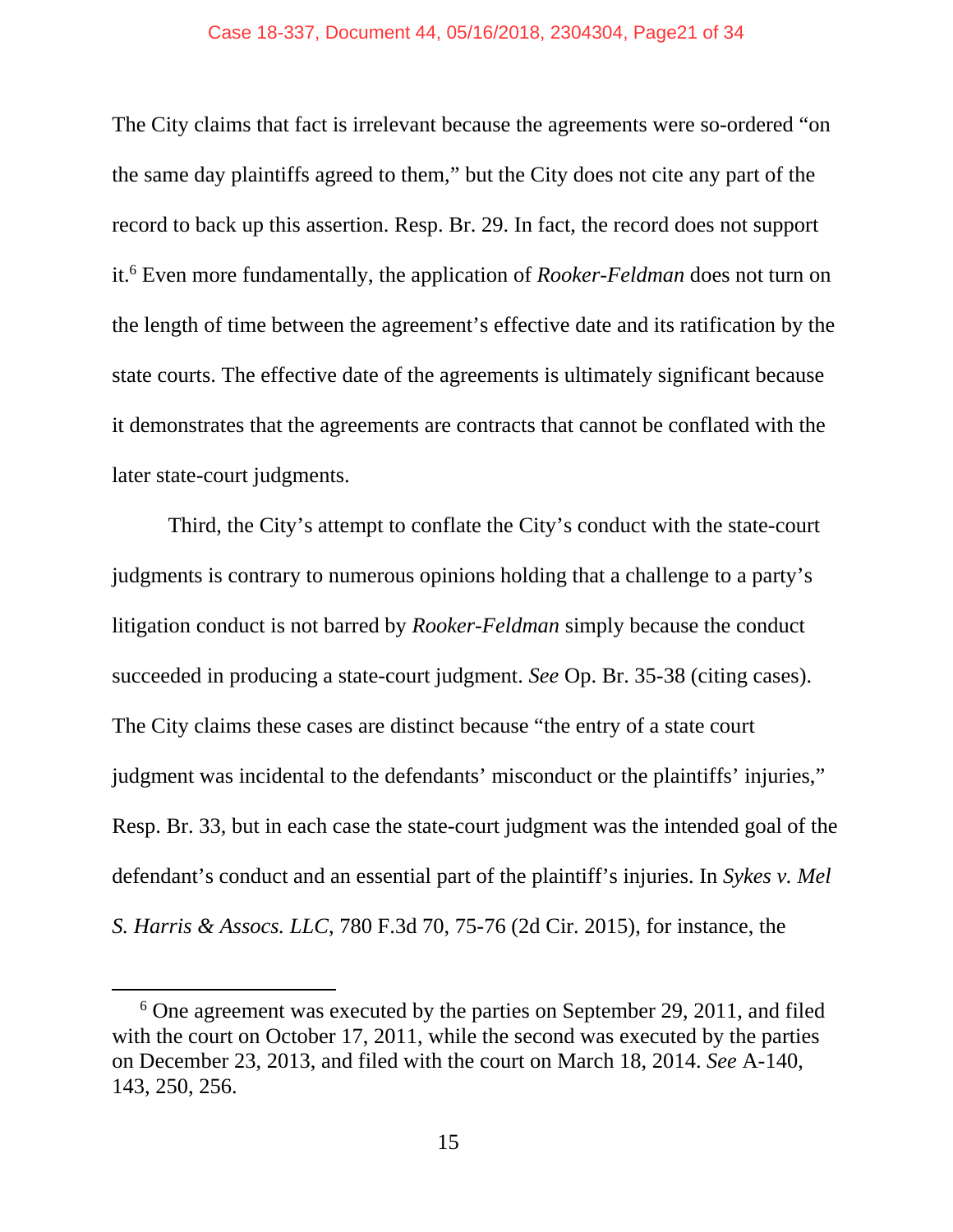defendants allegedly engineered a "default judgment mill" to obtain state-court judgments by unlawful means, and the plaintiffs were harmed because the defendants succeeded in that goal. Similarly, the defendants in *Friedman v. Self Help Cmty. Servs. Inc.*, 647 F. App'x 44, 47 (2d Cir. 2016) (summary order), made false statements in order to obtain a judgment involuntarily committing the plaintiff; the defendants in *Session v. Rodriguez*, 370 F. App'x 189, 191-92 (2d Cir. 2010) (summary order), procured false testimony in order to have the plaintiff jailed; and the defendants in *Gabriele v. Am. Home Mortg. Servicing, Inc.*, 503 F. App'x 89, 92 (2d Cir. 2012) (summary order), engaged in litigation misconduct in order to obtain a foreclosure judgment. In each case, *Rooker-Feldman* was inapplicable because the plaintiff's injuries were caused by the defendant's allegedly unlawful litigation conduct. The same is true in this case.

As a final argument, the City attempts to shift the focus of the causation inquiry from the source of Plaintiffs' injuries to the nature of the requested remedy, distinguishing the above cases on the ground that the plaintiffs did not "challenge the continued enforceability of the state-court judgments." Resp. Br. 35. In point of fact, Plaintiffs *also* do not seek to undo their state-court judgments. *See infra* pp. 23-25.<sup>7</sup> And, more fundamentally, the City's argument improperly conflates the

 <sup>7</sup> Indeed, Plaintiffs' request for relief does not meaningfully distinguish this case from *Sykes.* On remand, the *Sykes* plaintiffs obtained relief refunding the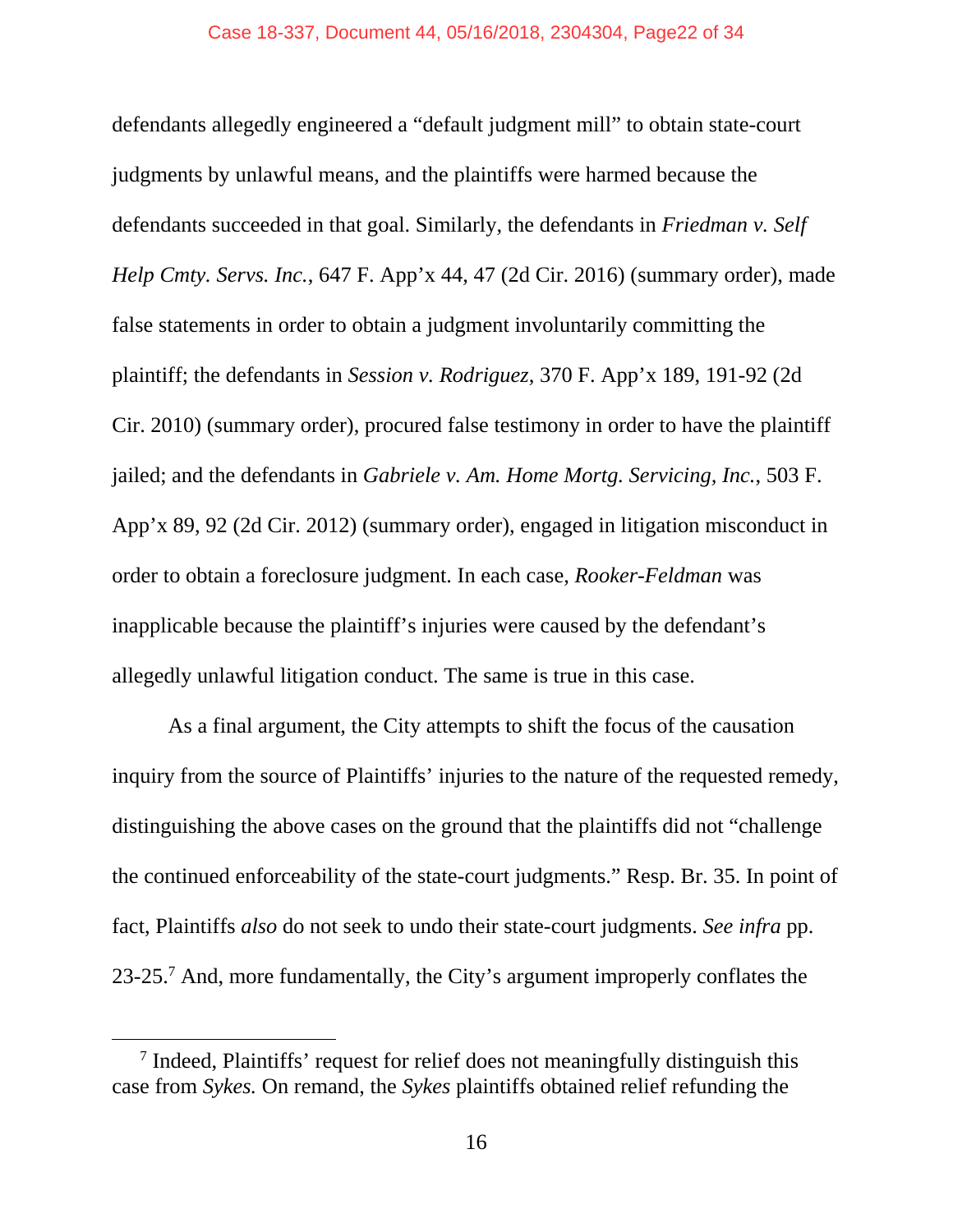causation prong of *Rooker-Feldman* with the review-and-rejection prong. The Second Circuit has held that the two prongs are distinct: "[A] plaintiff who seeks in federal court a result opposed to the one he achieved in a state court does not, for that reason alone, run afoul of *Rooker-Feldman*," even if "the federal-court order, if granted, would seem to 'reverse' the state-court judgment," as the causation requirement must also be satisfied. *Hoblock*, 422 F.3d at 87; *see, e.g.*, *Green*, 438 F. Supp. 2d at 120-21 (while plaintiff sought review and rejection of state-court judgments, causation prong was not satisfied).8 In this case, *Rooker-Feldman* does not apply because the challenged waivers of constitutional rights were caused by the City's unconstitutional conduct, not by the state courts.

## **B. Plaintiffs Are Not State-Court Losers.**

 $\overline{a}$ 

The Court need go no further to resolve this case, as *Rooker-Feldman* only applies if each prong of the test is satisfied. However, Plaintiffs' Opening Brief explained that the decision below should also be reversed for the additional reason that Plaintiffs do not qualify as state-court losers, as they were never in a position

amounts paid under the default judgments and preventing the defendants from collecting on those judgments in the future. *See* Findings of Fact and Conclusions of Law, *Sykes*, No. 09-cv-8486, D.E. 257 at 2, 9-10 (S.D.N.Y. May 24, 2016).

<sup>&</sup>lt;sup>8</sup> The City cites two cases that it claims stand for the proposition that the requested remedy bears on the question of causation, *see* Resp. Br. 29-30, but both cases discussed the causation and review-and-rejection prongs together without clearly differentiating between them. *See Vossbrink v. Accredited Home Lenders, Inc.*, 773 F.3d 423, 427 (2d Cir. 2014) (per curiam); *Zahl v. Kosovsky*, No. 08-cv-8308, 2011 WL 779784, at \*6 (S.D.N.Y. Mar. 3, 2011).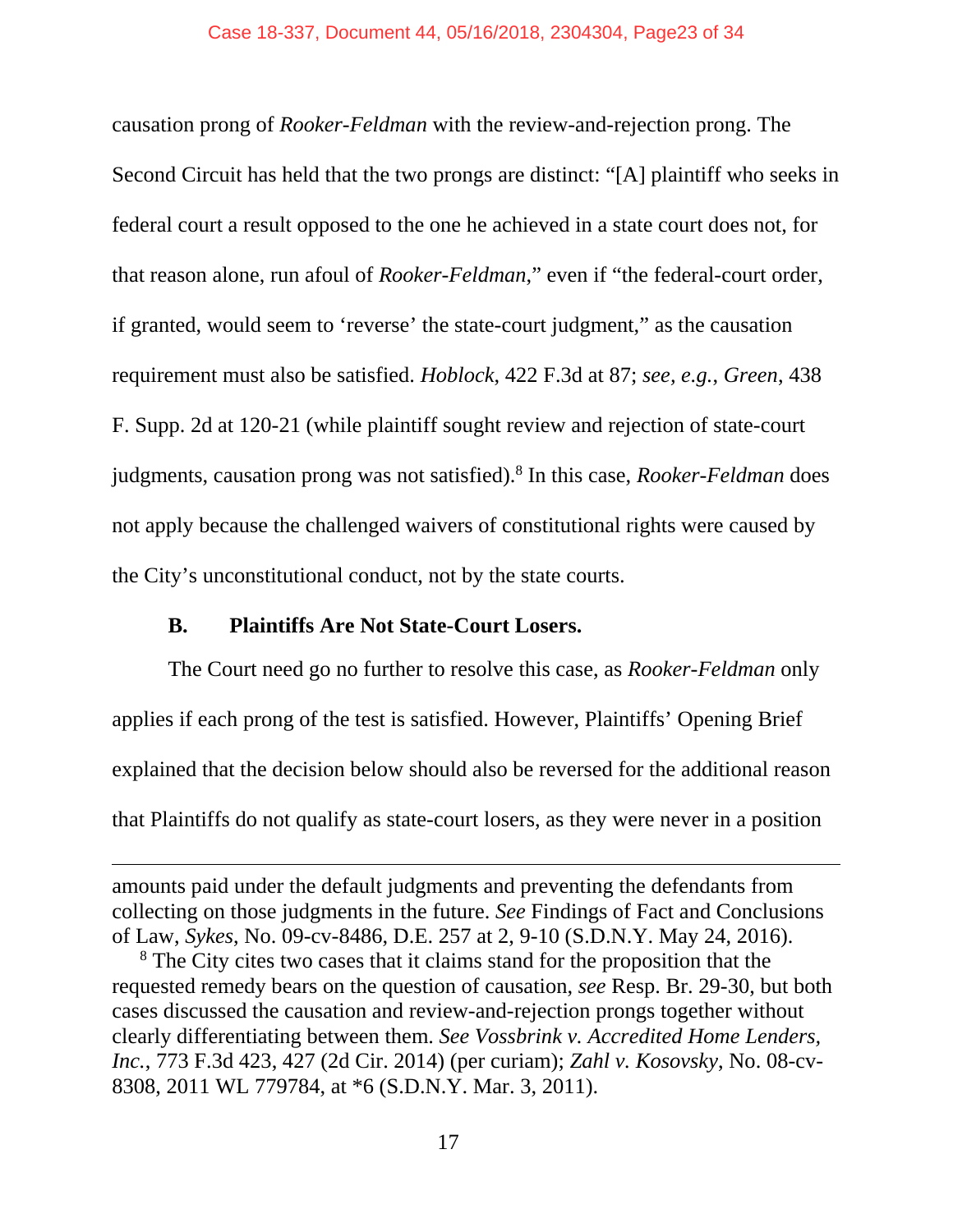to appeal a state-court judgment. *See* Op. Br. 38-43. In response, the City proposes a broader definition of a "state-court loser," asserting that *any* party claiming to be harmed by a state-court settlement qualifies as a "loser." Resp. Br. 19. The City's argument should be rejected, as the definition of "state-court loser" put forward in the Opening Brief is supported by binding Supreme Court and Second Circuit precedent, and the City offers no basis to disregard that authority.

## i. A "State-Court Loser" Is A Plaintiff Who Was In A Position To Appeal A State-Court Judgment.

Plaintiffs' Opening Brief cited two key cases in support of its definition of a "state-court loser." *See* Op. Br. 39-40. First, Plaintiffs cited the Supreme Court's decision in *Lance*, 546 U.S. 459, which held that *Rooker-Feldman* did not apply to a plaintiff who was in privity with a party to a state-court judgment because the plaintiff was not in a "position to ask [the Supreme Court] to review the state court's judgment." *Id.* at 465 (quoting *Johnson v. De Grandy*, 512 U.S. 997, 1006 (1994)). And, second, Plaintiffs cited *Green v. Mattingly*, 585 F.3d 97, 102-03 (2d Cir. 2009), which held that a plaintiff who was injured by an interlocutory and unappealable state-court order was not a state-court loser. *Green* explained that the "rationale underlying" the doctrine does not apply "if plaintiff had neither a practical reason nor a legal basis to appeal the state-court decision." *Id.* 

In response, the City essentially urges this Court to limit both decisions to their facts. According to the City, these "cases only support the much narrower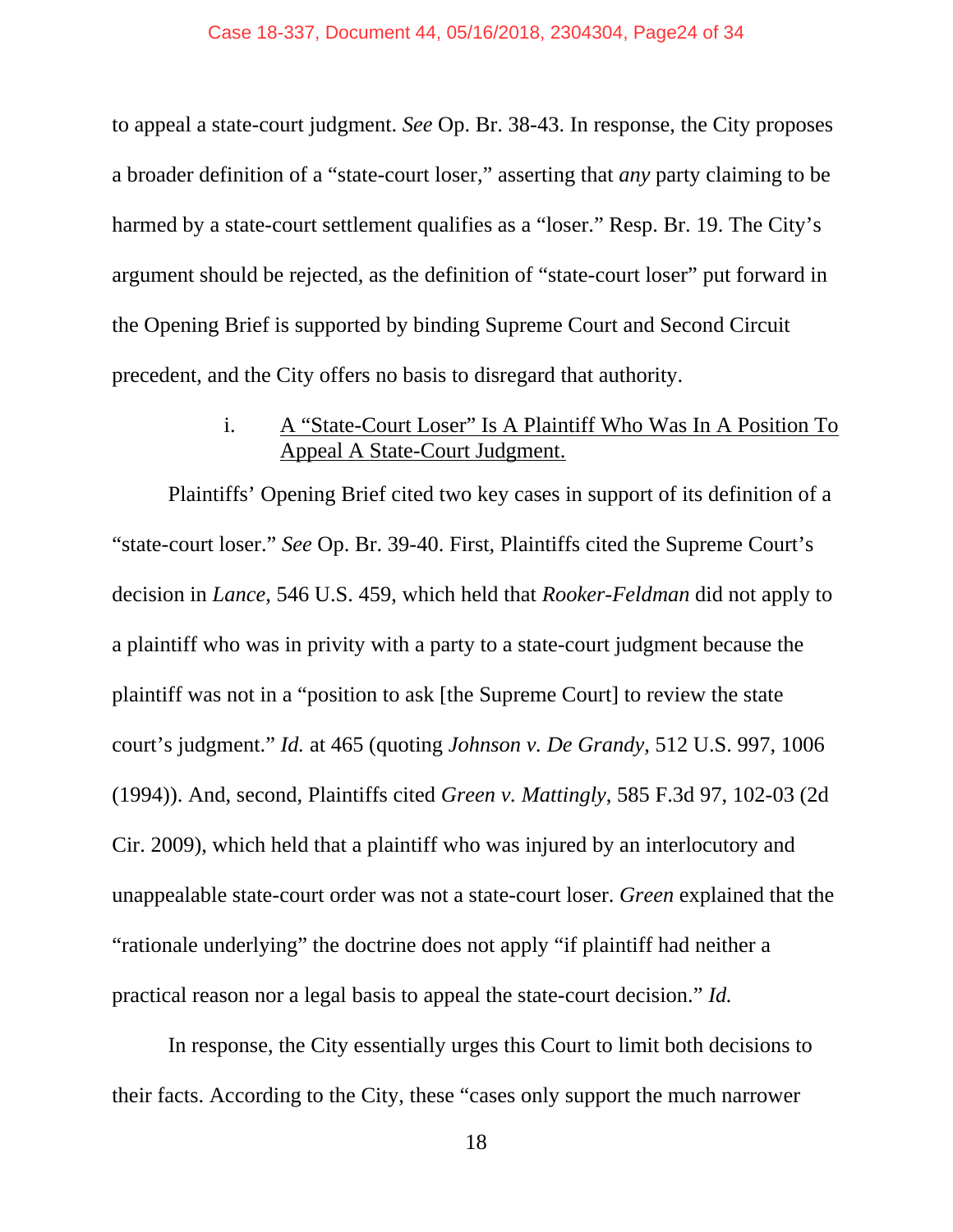#### Case 18-337, Document 44, 05/16/2018, 2304304, Page25 of 34

proposition that a 'state-court loser' must have actually lost in state court." Resp. Br. 20. Having thus reduced the cases to a tautology, the City characterizes their holdings as narrowly as possible. In the City's view, *Lance* holds that "someone cannot be a loser in a judgment they were not a party to," while *Green* stands for the proposition that a party who is harmed by an interlocutory order but prevails at final judgment has "actually won in state court." *Id.* at 21. These distinctions, however, fail to grapple with the reasoning the courts put forward to explain their decisions—reasoning that, as noted above, focused on the fact that the plaintiffs were not in a position to appeal. The City offers no good reason for this Court to disregard the reasoning of these binding authorities.<sup>9</sup>

The City points to one footnote in *Lance* that it says "refutes plaintiffs' claims," Resp. Br. 21, but in fact that footnote only bolsters Plaintiffs' reading of the case. In the footnote, the Supreme Court reserved the question whether there are *any* circumstances where *Rooker-Feldman* might apply to a non-party, and as an example of a possible exception it pointed to a situation in which an estate filed "a *de facto* appeal . . . of an earlier state decision involving the decedent." 546 U.S.

 <sup>9</sup> While not binding on this Court, the City also fails to distinguish *Hege v. Aegon USA, LLC*, 780 F. Supp. 2d 416 (D.S.C. 2011). The City would limit that case to its facts, as well, but in doing so the City disregards the opinion's holding that "where, as here, the losing party cannot directly appeal a decision, the rationale underlying [*Rooker-Feldman*] is inapposite, and applying the rule would not further its purpose." *Id.* at 423.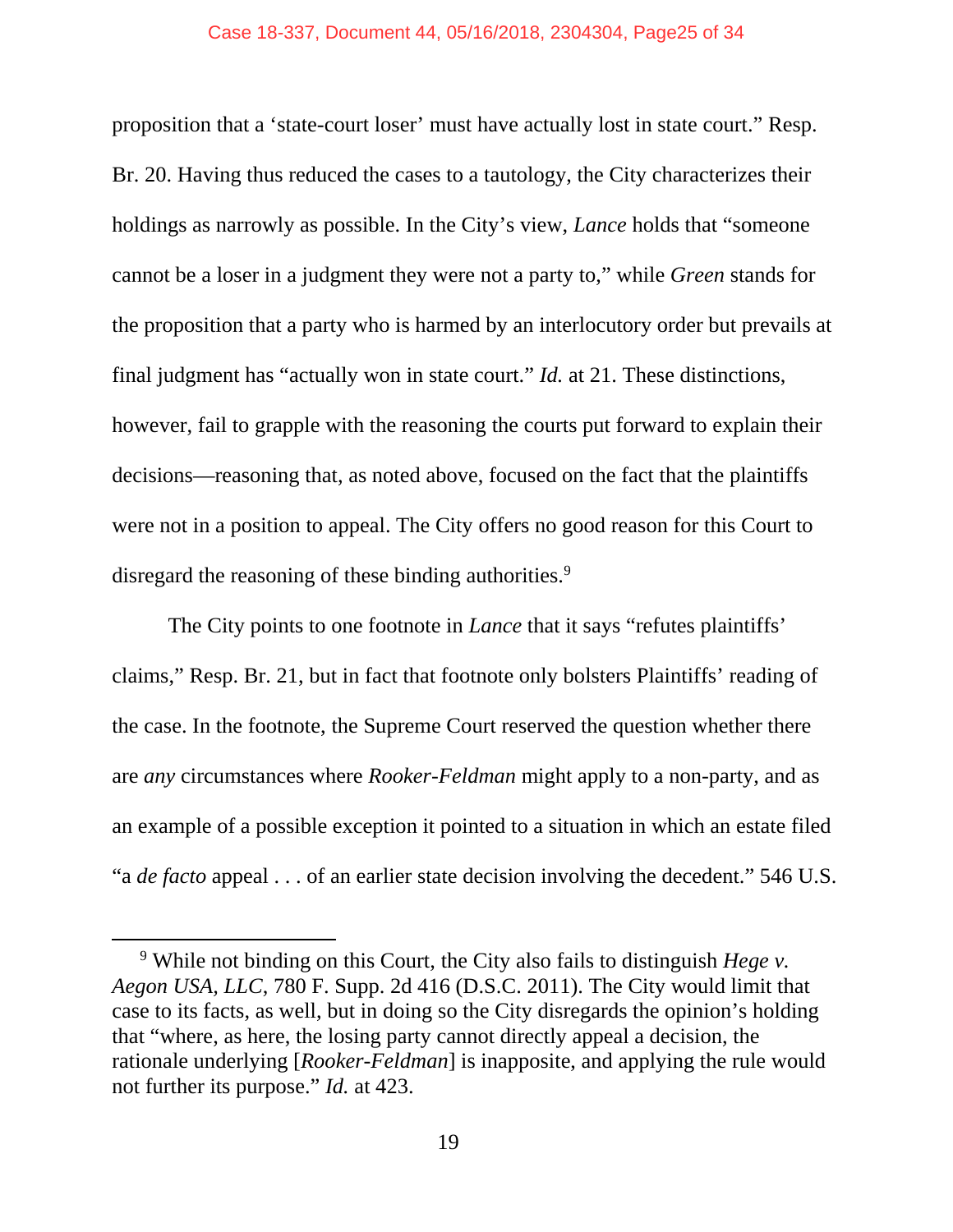#### Case 18-337, Document 44, 05/16/2018, 2304304, Page26 of 34

at 466 n.2. That caveat has no application here: It is conceivable that *Rooker-Feldman* might bar an estate from bringing a claim that the decedent could have pursued through an appeal, as the estate steps into the decedent's shoes, but in this case *no party* was in a position to appeal the state-court judgments. The only thing this footnote shows is the Supreme Court's laser-like focus on whether a case amounts to a *de facto* appeal—a focus that supports the definition of a "state-court loser" as a party who was in a position to file such an appeal.

The City also argues (without citation) that "[s]tate rules governing appeals" should not affect federal jurisdiction. Resp. Br. 23. However, both *Lance* and *Green* turned on details of state procedure: *Lance* turned on details of who was or was not a party with the right to appeal, and *Green* turned on rules governing interlocutory appeals. It makes sense that *Rooker-Feldman* requires attention to the details of state procedure, as the jurisdiction of the Supreme Court—the foundation for *Rooker-Feldman*—is itself constrained by state procedures. *See Dretke v. Haley*, 541 U.S. 386, 392 (2004) ("[A]n adequate and independent state procedural disposition strips this Court of *certiorari* jurisdiction."); *see also King v. State Edu. Dep't*, 182 F.3d 162, 163 (2d Cir. 1999) (per curiam) (*Rooker-Feldman* did not apply where state court lacked jurisdiction to address federal claim). Because Plaintiffs were not in a position to appeal a state-court judgment, they are not statecourt losers, and *Rooker-Feldman* does not apply.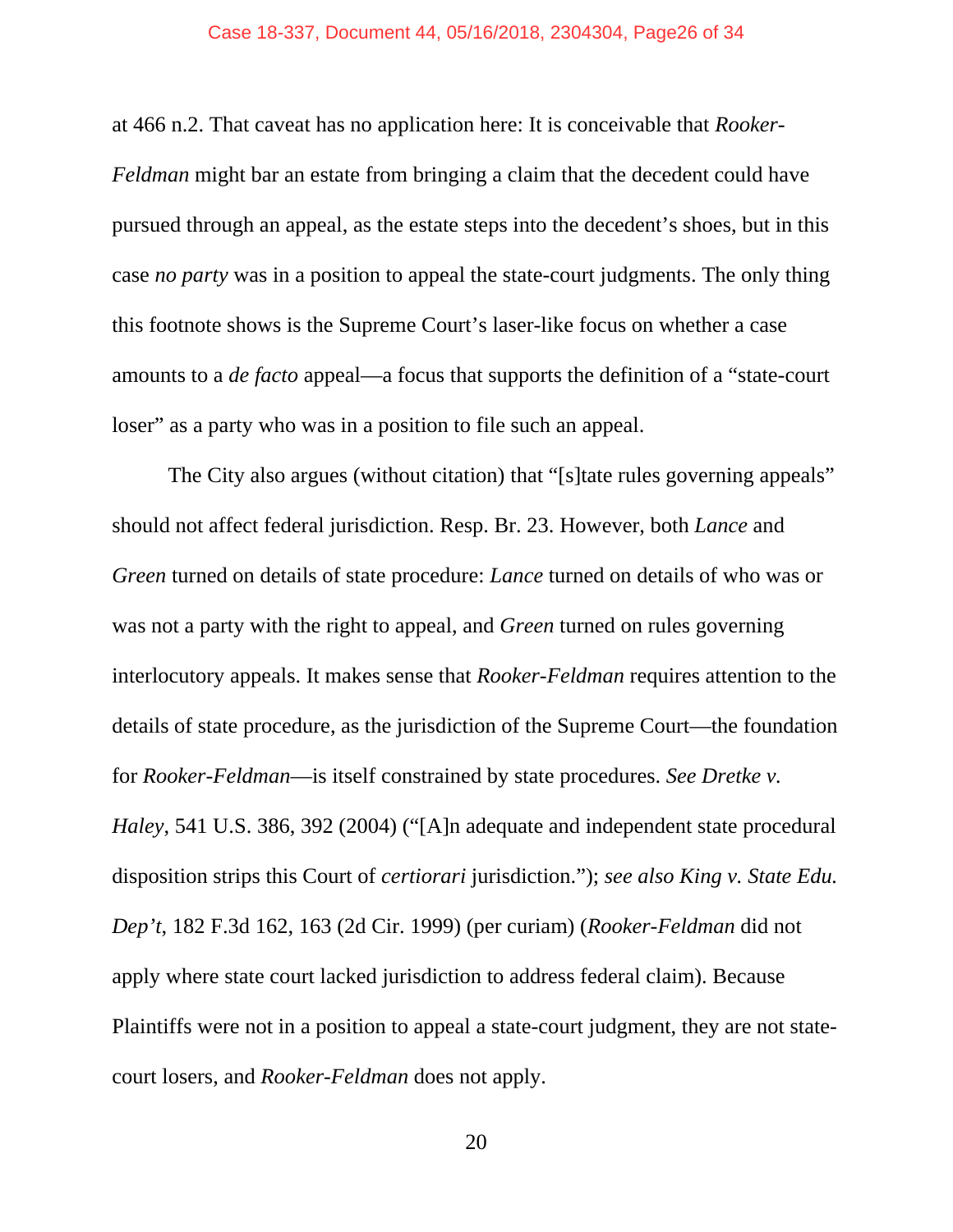## ii. Cases Cited By The City Are Not To The Contrary.

Against the binding decisions of the Supreme Court in *Lance* and the Second Circuit in *Green*—which ought to be dispositive for this appeal—the City cites a string of non-binding cases in support of its alternate definition of a state-court loser. *See* Resp. Br. 18-19. The City asserts that plaintiffs "all but ignore" these cases, *id.* at 13, but in fact Plaintiffs addressed most of them in the Opening Brief, and the cases Plaintiffs did not address can be distinguished.

The City cites five district court decisions that articulate a broad definition of a state-court loser, *see* Resp. Br. 18-19, but non-binding district court decisions cannot trump Supreme Court and Second Circuit cases. Moreover, even putting that to one side, all five cases would have come out the same if they had applied the proper definition of a state-court loser. For instance, while *Green v. City of New York*, 438 F. Supp. 2d at 119, deemed the plaintiffs state-court losers, the court found *Rooker-Feldman* inapplicable because the plaintiffs' injuries were not caused by the state-court judgments. Similarly, *Wittich v. Wittich*, No. 06-cv-1635, 2006 WL 3437407, \*4 (E.D.N.Y. Nov. 29, 2006), found *Rooker-Feldman*  inapplicable on other grounds, while *Reyes v. Fairfield Properties*, 661 F. Supp.2d 249, 274 (E.D.N.Y. 2009), *Robinson v. Cusack*, No. 05-cv-5318, 2007 WL 2028112, at \*7-8 (E.D.N.Y. July 11, 2007), and *Thompson v. Donovan*, No. 13-cv-2988, 2014 WL 5149037, at \*14 n.24 (S.D.N.Y. Oct. 14, 2014), found the

 $21$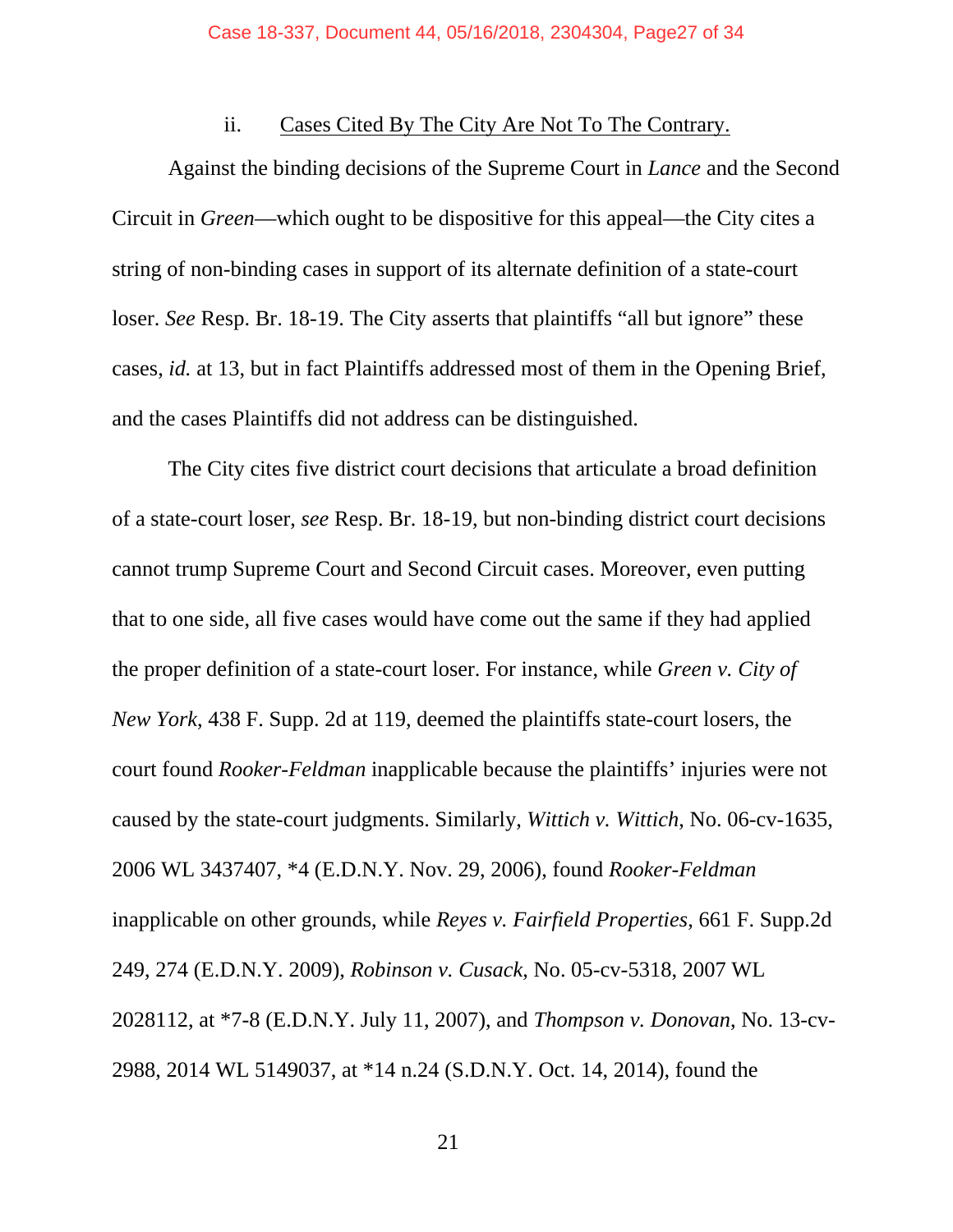#### Case 18-337, Document 44, 05/16/2018, 2304304, Page28 of 34

plaintiffs' claims separately barred by preclusion doctrine. None of these cases actually turns on the definition of a state-court loser.

The City also cites two Court of Appeals decisions in support of its proposed definition of a state-court loser, s*ee* Resp. Br. 18, but they are no more helpful for its cause. The decisions are not binding, as this Court's unpublished decision in *Fraccola*, 670 F. App'x 34, is non-precedential, while *Johnson v. Orr*, 551 F.3d 564 (7th Cir. 2008), comes from outside this Circuit. Neither decision articulates a definition of what it means to be a state-court loser. And, finally, both would come out the same under a proper definition. The plaintiff in *Fraccola* was in a position to appeal because he challenged his settlement agreement in state trial court and could have appealed from the state-court orders upholding the agreement. *See* 670 F. App'x at 35 (noting that the plaintiff "seeks to overturn the stipulation and the subsequent state court orders upholding it"). Similarly, after the *Johnson* plaintiff entered into a state-court settlement, he filed a second state-court action seeking to effectively undo the settlement, and the plaintiff could have appealed a decision in that second state-court action. *See* 551 F.3d at 566-67. Neither of these cases contradicts the definition of a state-court loser as a party who was in a position to appeal from a state-court judgment, and neither provides a reason to disregard *Lance* and *Green*.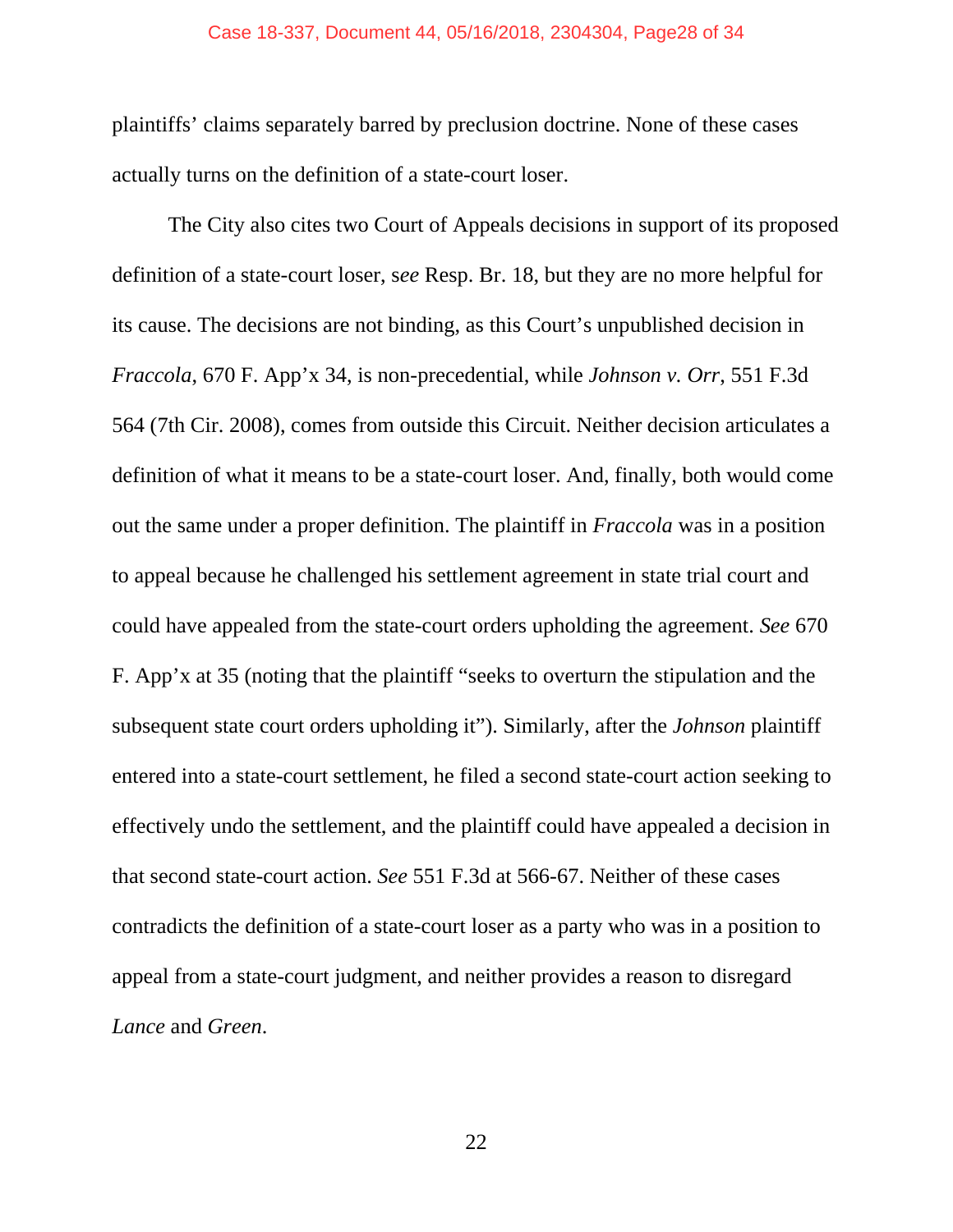## **C. Plaintiffs Are Not Seeking Review And Rejection Of A State-Court Judgment.**

Finally, this case is not subject to *Rooker-Feldman* for the additional reason that Plaintiffs do not seek review and rejection of state-court judgments. *See* Op. Br. 43-47. Plaintiffs do not claim the state courts erred, and Plaintiffs do not seek to undo the judgments dismissing the state-court nuisance suits.

Plaintiffs' Opening Brief explained that Plaintiffs do not seek "review" of state-court judgments because they do not claim the state courts erred by soordering the settlements. *See* Op. Br. 43-44. The state courts could not have remedied the unconstitutional conditions violation by rejecting the settlements: To draw a simple analogy, if the government conditioned medical benefits on an agreement to waive constitutional rights, a court would not "remedy" the violation by taking away the plaintiff's medical benefits. By the same token, if the state courts had rejected the settlements, they would have deprived Plaintiffs of the benefit of settlement, once again placing Plaintiffs at risk of eviction, without doing anything to cure the constitutional violation.

In response, the City seeks to read the word "review" out of the phrase "review and rejection," arguing that it is irrelevant whether Plaintiffs claim the state courts erred so long as they seek to reject the state-court judgments. *See* Resp. Br. 39. However, the case the City cites does not support this proposition. The Seventh Circuit, in *Iqbal v. Patel*, 780 F.3d 728, 729 (7th Cir. 2015), held that

 $23$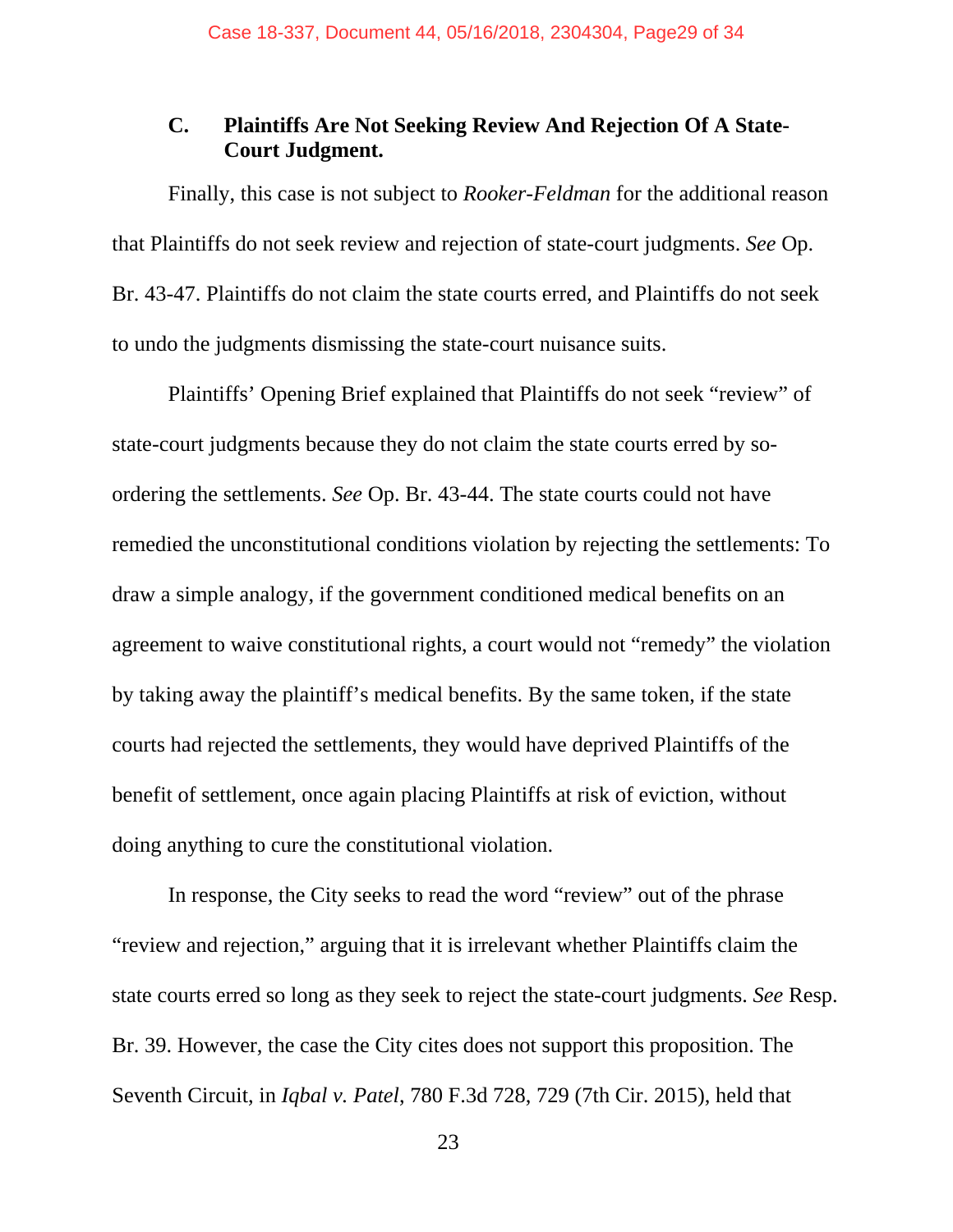#### Case 18-337, Document 44, 05/16/2018, 2304304, Page30 of 34

"*Rooker-Feldman* is concerned not with *why* a state court's judgment might be mistaken." *Id.* But it does not follow that *Rooker-Feldman* should apply where a plaintiff does not argue the state court was mistaken at all. Indeed, where a plaintiff does not assert the state court erred, the plaintiff has no "practical reason" to appeal, *Green*, 585 F.3d at 102-03, and the rationale underlying *Rooker-Feldman*  does not apply.

Plaintiffs' Opening Brief also explained that Plaintiffs do not seek "rejection" of the state-court judgments, as Plaintiffs do not seek to undo the judgments dismissing the state-court nuisance suits. *See* Op. Br. 44-45. Instead, Plaintiffs seek an order barring *the City* from enforcing waivers of constitutional rights in the settlement agreements. *Id.* The Opening Brief cited several cases holding that a plaintiff does not seek "rejection" of a state-court judgment simply because the plaintiff seeks relief that might interfere with the enforcement of a state-court judgment in some respects. *Id.* at 45-46.

In response, the City once again argues that Plaintiffs' claims "are belied by their own pleadings." Resp. Br. 38. However, as discussed above in the context of causation, *supra* pp. 8-10, it is the City, not Plaintiffs, that mischaracterizes the Complaint. Just as the Complaint alleges that Plaintiffs' injuries were caused by the City, and not the state courts, the Complaint seeks relief against the City. *See*  A-65-67. The Complaint seeks declaratory relief that the "settlement agreements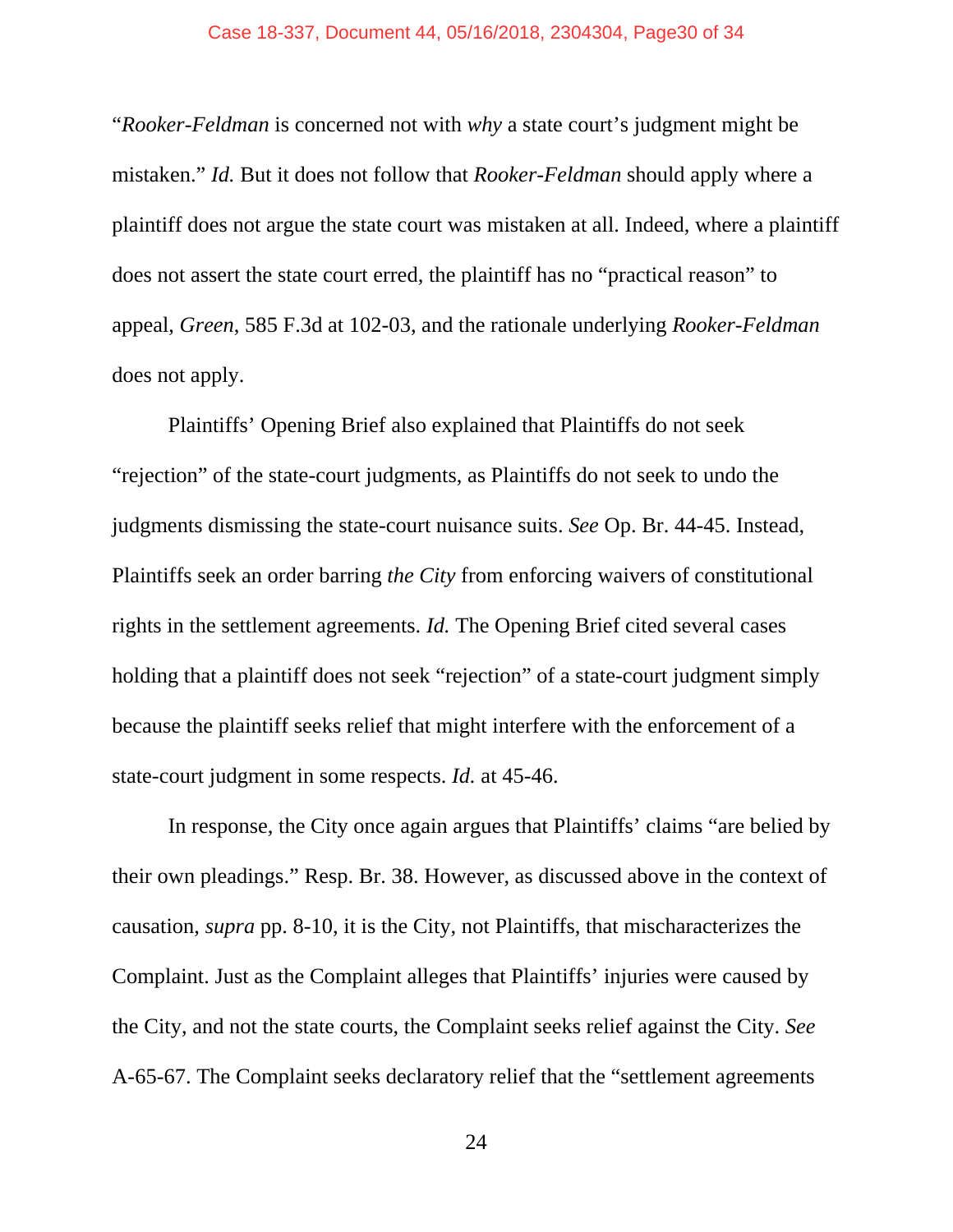exacted by the City" violate the constitution, *see* A-65 ¶ D, and the Complaint seeks injunctive relief barring the City and its officers and departments from enforcing those same agreements, *see* A-66 ¶ E. The Complaint does not seek any relief against the state courts, and it certainly does not seek to reopen the statecourt nuisance suits.

The City argues that an injunction against enforcing even parts of the settlement agreements would "reverse" the judgments so-ordering the agreements. *See* Resp. Br. 40. The City, however, does not cite any case adopting such a rule. Instead, the City cites cases in which plaintiffs actually sought to undo state-court judgments: The plaintiff in *Zahl v. Kosovsky*, No. 08-cv-8308, 2011 WL 779784, at \*5 (S.D.N.Y. Mar. 3, 2011), sought to have a family court's custody, child support, and guardianship decisions declared "null and void"; the plaintiff in *Vossbrink v. Accredited Home Lenders, Inc.,* 773 F.3d 423, 427 (2d Cir. 2014), sought to "void" a state-court judgment of foreclosure; and the plaintiff in *Wolf v. Town of Southampton*, No. 12-cv-5166, 2013 WL 4679672, at \*4 (E.D.N.Y. Aug. 30, 2013), sought to "undo" a state-court judgment of eviction.<sup>10</sup> These decisions only illustrate how far this case lies from the core of *Rooker-Feldman*. Plaintiffs do not

 <sup>10</sup> The City also cites the Eastern District of New York's decision in *Green*, 438 F. Supp. 2d 111, but, as noted *supra* p. 21, that decision ultimately held that *Rooker-Feldman* did not apply because the plaintiffs' injuries were not caused by state-court judgments.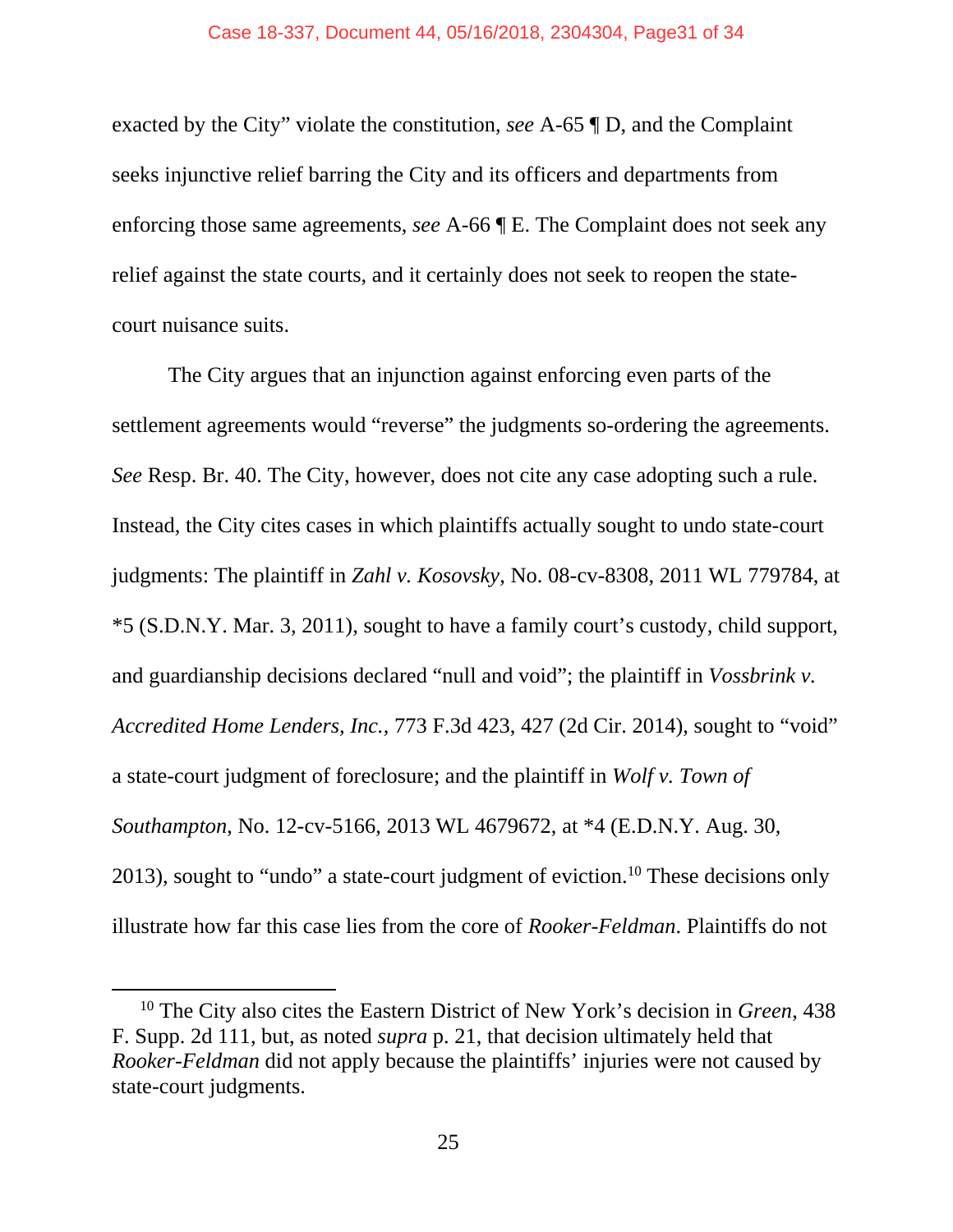#### Case 18-337, Document 44, 05/16/2018, 2304304, Page32 of 34

seek to "void" or "undo" the judgments dismissing the state-court nuisance suits; to the contrary, as explained above, a decision undoing the state-court judgments would place Plaintiffs in a worse position than they occupy today.

The City also fails to distinguish cases, cited by Plaintiffs in their Opening Brief, which hold that a plaintiff does not seek to "reverse" a state-court judgment simply because the plaintiff's requested relief might interfere in some respects with the enforcement of the judgment. *See* Op. Br. 45-46. The City disregards *McCrobie v. Palisades Acquisition XVI, LLC*, 664 F. App'x 81, 83 (2d Cir. 2016), and *MSK Eyes Ltd. v. Wells Fargo Bank, N.A.*, 546 F.3d 533, 539 (8th Cir. 2008), on the ground that the enforcement conduct that the plaintiffs challenged "existed entirely separate from the state court judgments." Resp. Br. 42. But the same could be said in this case. Regardless of whether the state-court judgments remain in effect, the City can decide whether or not to enforce the challenged waivers of constitutional rights. The City's enforcement decision is "entirely separate" from the state-court judgments.

Finally, even putting aside all the foregoing, the City effectively concedes that Plaintiffs' nominal damages claims do not seek review and rejection of the state-court judgments. *See* Resp. Br. 15. The City admits that Plaintiffs "are free" to "seek damages for any injuries that they suffered" as a result of the City's conduct. *Id.* That concession alone provides a sufficient basis to reverse the

 $26$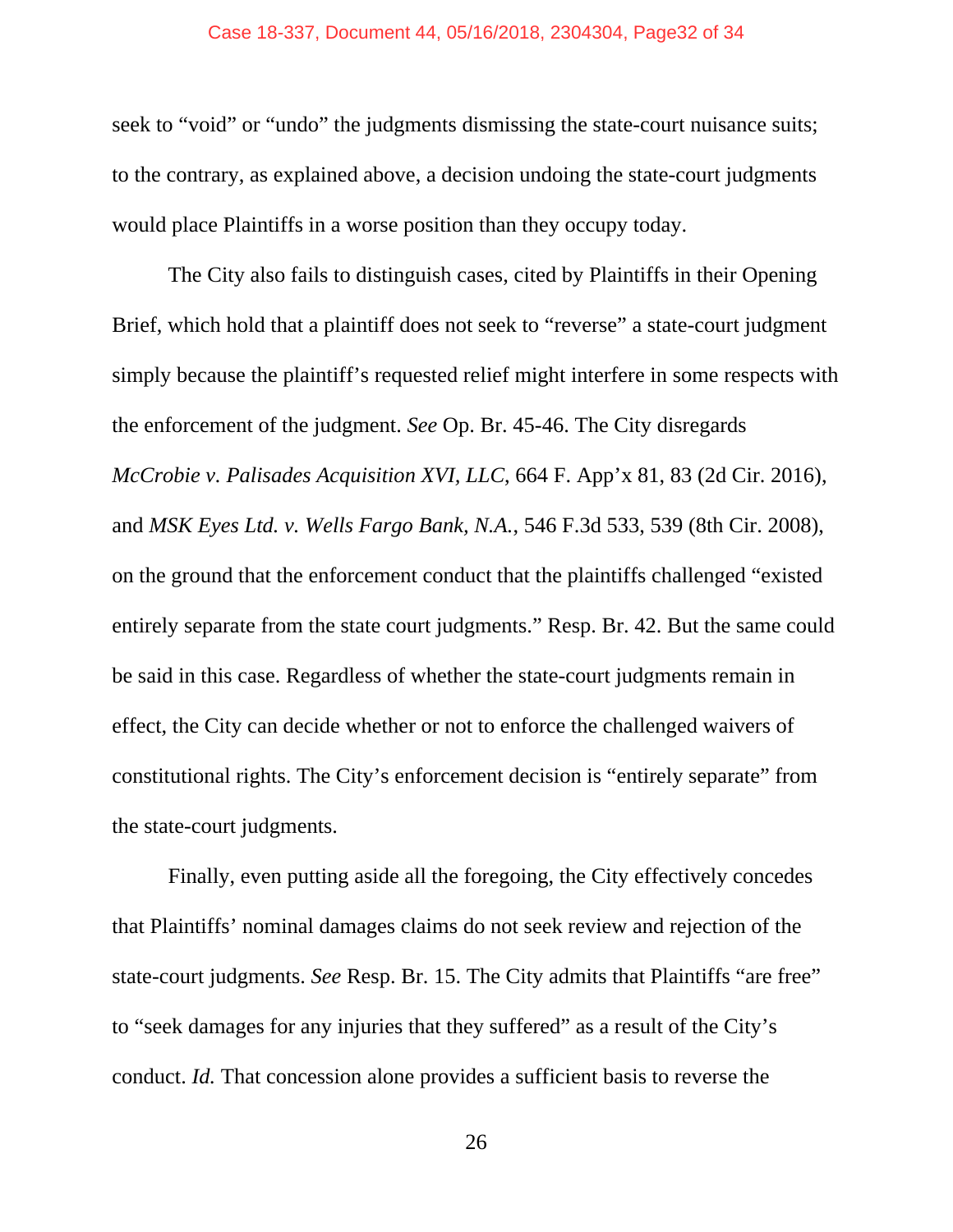decision below, as Plaintiffs do in fact seek an award of damages in this case. *See*  A-67 ¶ H. At a minimum, in light of the City's concession, the case should be sent back for further proceedings on Plaintiffs' nominal damages claims. For all the reasons discussed above, however, none of Plaintiffs' claims fall within the ambit of *Rooker-Feldman*, so the entire case should be allowed to proceed.

## **CONCLUSION**

For the foregoing reasons, the judgment below should be reversed.

Dated: May 16, 2018 Respectfully submitted,

/s/ Robert Everett Johnson

Robert Everett Johnson Darpana M. Sheth INSTITUTE FOR JUSTICE 901 North Glebe Road, Suite 900 Arlington, VA 22203 Tel: (703) 682-9320 Fax: (703) 682-9321 rjohnson@ij.org dsheth@ij.org

*Counsel for Appellants*